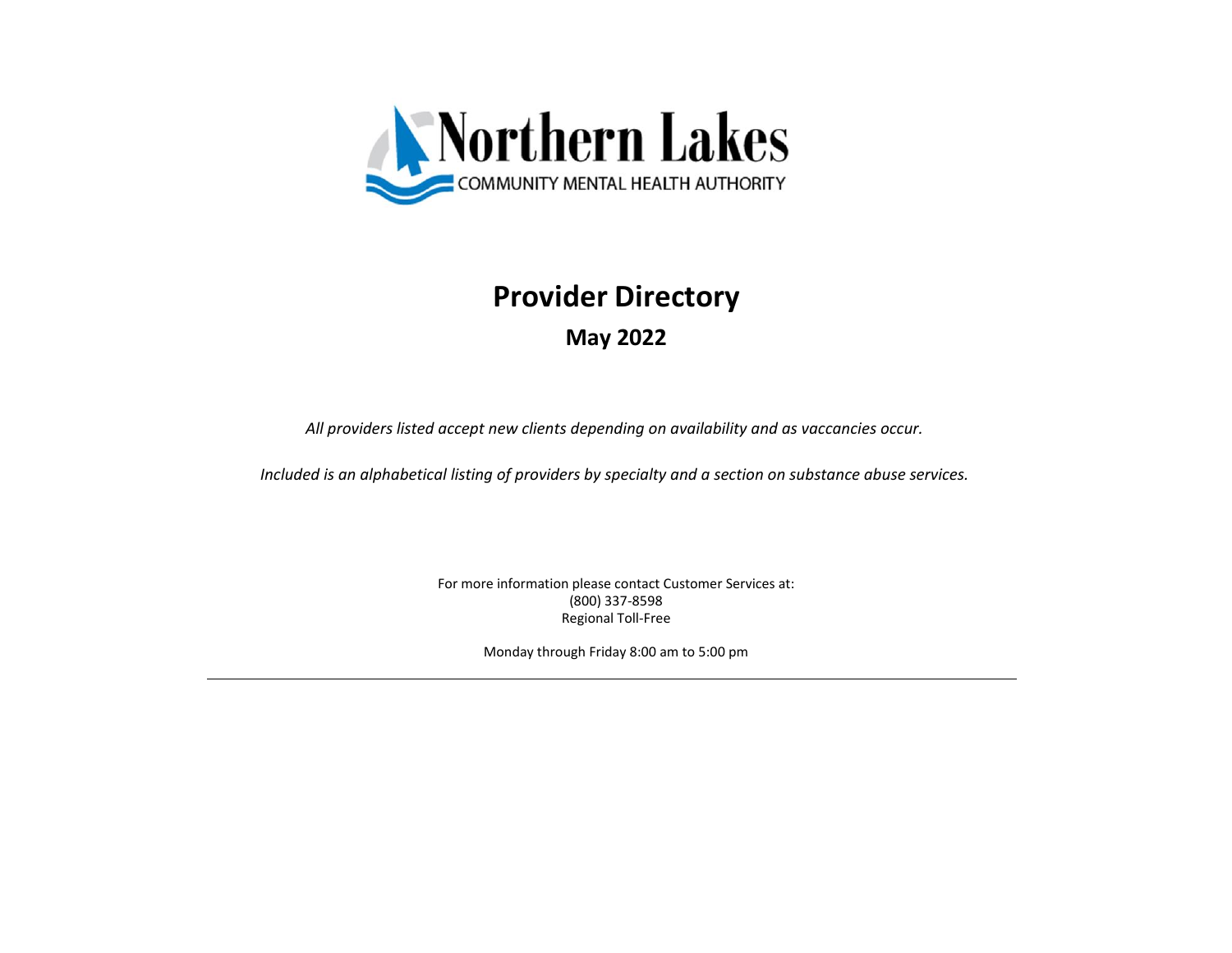## **Table of Contents**

| <b>Crisis Intervention Services</b><br>$\overline{3}$<br>3<br><b>Crisis Residential Services</b><br><b>For Adult Populations</b><br>$\overline{\mathbf{3}}$<br>Community Living Supports & Services<br>$\overline{3}$<br>Day Programs<br>$\overline{4}$<br>Inpatient Psychiatric Hospital Services<br>$\overline{4}$<br><b>Fiscal Intermediary Services</b><br>6<br><b>Partial Hospitization Programs</b><br>6<br>Peer Support Services<br>6<br>6<br><b>Psychological Services</b><br><b>Psychiatric Services &amp; Medication Clinics</b><br>$\overline{7}$<br><b>Rehabilitation Services</b><br>$\overline{7}$<br>Self-Determination<br>$\overline{7}$<br>$\overline{7}$<br><b>Specialized Residential Services</b><br>Out of Catchment Area - Specialized Residential Services<br>10<br>For Adults with Intellectual/ Development Disabilities<br>13<br><b>Skill Building Assistance</b><br>13<br>Supported Independent Living Services<br>14<br><b>Supports Coordination</b><br>14<br>For Children with Intellectual/ Developmental Disabilities<br>14<br>Skill Building Assistance<br>14<br><b>Supports Coordination</b><br>14<br>15<br>For Adults with Mental Illness<br>Case Management<br>15<br>Psychosocial Rehabilitation Clubhouses<br>15<br>Outpatient Therapy - Individual and Group<br>15<br><b>Vocational Services</b><br>15<br>Supported Independent Living Services<br>16<br>OBRA - Nursing Home Screening, Assessment, Monitoring and Treatment<br>16<br>For Children with Serious Emotional Disturbance<br>16<br>Case Management/ Home Based<br>16<br>Inpatient Psychiatric Hospital Services<br>17<br>Outpatient Therapy - Individual and Group<br>18<br>Other Services Support & Advocasy<br>18<br><b>Psychiatric and Medication Clinic Services</b><br>18<br><b>Psychological Services</b><br>18<br><b>Specialized Residential Services</b><br>19<br><b>Rehabilitation Services</b><br>19<br>20<br><b>Children's Autism Services</b><br>21<br><b>Transportation Services</b><br>22<br><b>Substance Abuse</b> | <b>For Persons In Crisis</b> | 3 |
|------------------------------------------------------------------------------------------------------------------------------------------------------------------------------------------------------------------------------------------------------------------------------------------------------------------------------------------------------------------------------------------------------------------------------------------------------------------------------------------------------------------------------------------------------------------------------------------------------------------------------------------------------------------------------------------------------------------------------------------------------------------------------------------------------------------------------------------------------------------------------------------------------------------------------------------------------------------------------------------------------------------------------------------------------------------------------------------------------------------------------------------------------------------------------------------------------------------------------------------------------------------------------------------------------------------------------------------------------------------------------------------------------------------------------------------------------------------------------------------------------------------------------------------------------------------------------------------------------------------------------------------------------------------------------------------------------------------------------------------------------------------------------------------------------------------------------------------------------------------------------------------------------------------------------------------------------------------------------------------------------------------------------------|------------------------------|---|
|                                                                                                                                                                                                                                                                                                                                                                                                                                                                                                                                                                                                                                                                                                                                                                                                                                                                                                                                                                                                                                                                                                                                                                                                                                                                                                                                                                                                                                                                                                                                                                                                                                                                                                                                                                                                                                                                                                                                                                                                                                    |                              |   |
|                                                                                                                                                                                                                                                                                                                                                                                                                                                                                                                                                                                                                                                                                                                                                                                                                                                                                                                                                                                                                                                                                                                                                                                                                                                                                                                                                                                                                                                                                                                                                                                                                                                                                                                                                                                                                                                                                                                                                                                                                                    |                              |   |
|                                                                                                                                                                                                                                                                                                                                                                                                                                                                                                                                                                                                                                                                                                                                                                                                                                                                                                                                                                                                                                                                                                                                                                                                                                                                                                                                                                                                                                                                                                                                                                                                                                                                                                                                                                                                                                                                                                                                                                                                                                    |                              |   |
|                                                                                                                                                                                                                                                                                                                                                                                                                                                                                                                                                                                                                                                                                                                                                                                                                                                                                                                                                                                                                                                                                                                                                                                                                                                                                                                                                                                                                                                                                                                                                                                                                                                                                                                                                                                                                                                                                                                                                                                                                                    |                              |   |
|                                                                                                                                                                                                                                                                                                                                                                                                                                                                                                                                                                                                                                                                                                                                                                                                                                                                                                                                                                                                                                                                                                                                                                                                                                                                                                                                                                                                                                                                                                                                                                                                                                                                                                                                                                                                                                                                                                                                                                                                                                    |                              |   |
|                                                                                                                                                                                                                                                                                                                                                                                                                                                                                                                                                                                                                                                                                                                                                                                                                                                                                                                                                                                                                                                                                                                                                                                                                                                                                                                                                                                                                                                                                                                                                                                                                                                                                                                                                                                                                                                                                                                                                                                                                                    |                              |   |
|                                                                                                                                                                                                                                                                                                                                                                                                                                                                                                                                                                                                                                                                                                                                                                                                                                                                                                                                                                                                                                                                                                                                                                                                                                                                                                                                                                                                                                                                                                                                                                                                                                                                                                                                                                                                                                                                                                                                                                                                                                    |                              |   |
|                                                                                                                                                                                                                                                                                                                                                                                                                                                                                                                                                                                                                                                                                                                                                                                                                                                                                                                                                                                                                                                                                                                                                                                                                                                                                                                                                                                                                                                                                                                                                                                                                                                                                                                                                                                                                                                                                                                                                                                                                                    |                              |   |
|                                                                                                                                                                                                                                                                                                                                                                                                                                                                                                                                                                                                                                                                                                                                                                                                                                                                                                                                                                                                                                                                                                                                                                                                                                                                                                                                                                                                                                                                                                                                                                                                                                                                                                                                                                                                                                                                                                                                                                                                                                    |                              |   |
|                                                                                                                                                                                                                                                                                                                                                                                                                                                                                                                                                                                                                                                                                                                                                                                                                                                                                                                                                                                                                                                                                                                                                                                                                                                                                                                                                                                                                                                                                                                                                                                                                                                                                                                                                                                                                                                                                                                                                                                                                                    |                              |   |
|                                                                                                                                                                                                                                                                                                                                                                                                                                                                                                                                                                                                                                                                                                                                                                                                                                                                                                                                                                                                                                                                                                                                                                                                                                                                                                                                                                                                                                                                                                                                                                                                                                                                                                                                                                                                                                                                                                                                                                                                                                    |                              |   |
|                                                                                                                                                                                                                                                                                                                                                                                                                                                                                                                                                                                                                                                                                                                                                                                                                                                                                                                                                                                                                                                                                                                                                                                                                                                                                                                                                                                                                                                                                                                                                                                                                                                                                                                                                                                                                                                                                                                                                                                                                                    |                              |   |
|                                                                                                                                                                                                                                                                                                                                                                                                                                                                                                                                                                                                                                                                                                                                                                                                                                                                                                                                                                                                                                                                                                                                                                                                                                                                                                                                                                                                                                                                                                                                                                                                                                                                                                                                                                                                                                                                                                                                                                                                                                    |                              |   |
|                                                                                                                                                                                                                                                                                                                                                                                                                                                                                                                                                                                                                                                                                                                                                                                                                                                                                                                                                                                                                                                                                                                                                                                                                                                                                                                                                                                                                                                                                                                                                                                                                                                                                                                                                                                                                                                                                                                                                                                                                                    |                              |   |
|                                                                                                                                                                                                                                                                                                                                                                                                                                                                                                                                                                                                                                                                                                                                                                                                                                                                                                                                                                                                                                                                                                                                                                                                                                                                                                                                                                                                                                                                                                                                                                                                                                                                                                                                                                                                                                                                                                                                                                                                                                    |                              |   |
|                                                                                                                                                                                                                                                                                                                                                                                                                                                                                                                                                                                                                                                                                                                                                                                                                                                                                                                                                                                                                                                                                                                                                                                                                                                                                                                                                                                                                                                                                                                                                                                                                                                                                                                                                                                                                                                                                                                                                                                                                                    |                              |   |
|                                                                                                                                                                                                                                                                                                                                                                                                                                                                                                                                                                                                                                                                                                                                                                                                                                                                                                                                                                                                                                                                                                                                                                                                                                                                                                                                                                                                                                                                                                                                                                                                                                                                                                                                                                                                                                                                                                                                                                                                                                    |                              |   |
|                                                                                                                                                                                                                                                                                                                                                                                                                                                                                                                                                                                                                                                                                                                                                                                                                                                                                                                                                                                                                                                                                                                                                                                                                                                                                                                                                                                                                                                                                                                                                                                                                                                                                                                                                                                                                                                                                                                                                                                                                                    |                              |   |
|                                                                                                                                                                                                                                                                                                                                                                                                                                                                                                                                                                                                                                                                                                                                                                                                                                                                                                                                                                                                                                                                                                                                                                                                                                                                                                                                                                                                                                                                                                                                                                                                                                                                                                                                                                                                                                                                                                                                                                                                                                    |                              |   |
|                                                                                                                                                                                                                                                                                                                                                                                                                                                                                                                                                                                                                                                                                                                                                                                                                                                                                                                                                                                                                                                                                                                                                                                                                                                                                                                                                                                                                                                                                                                                                                                                                                                                                                                                                                                                                                                                                                                                                                                                                                    |                              |   |
|                                                                                                                                                                                                                                                                                                                                                                                                                                                                                                                                                                                                                                                                                                                                                                                                                                                                                                                                                                                                                                                                                                                                                                                                                                                                                                                                                                                                                                                                                                                                                                                                                                                                                                                                                                                                                                                                                                                                                                                                                                    |                              |   |
|                                                                                                                                                                                                                                                                                                                                                                                                                                                                                                                                                                                                                                                                                                                                                                                                                                                                                                                                                                                                                                                                                                                                                                                                                                                                                                                                                                                                                                                                                                                                                                                                                                                                                                                                                                                                                                                                                                                                                                                                                                    |                              |   |
|                                                                                                                                                                                                                                                                                                                                                                                                                                                                                                                                                                                                                                                                                                                                                                                                                                                                                                                                                                                                                                                                                                                                                                                                                                                                                                                                                                                                                                                                                                                                                                                                                                                                                                                                                                                                                                                                                                                                                                                                                                    |                              |   |
|                                                                                                                                                                                                                                                                                                                                                                                                                                                                                                                                                                                                                                                                                                                                                                                                                                                                                                                                                                                                                                                                                                                                                                                                                                                                                                                                                                                                                                                                                                                                                                                                                                                                                                                                                                                                                                                                                                                                                                                                                                    |                              |   |
|                                                                                                                                                                                                                                                                                                                                                                                                                                                                                                                                                                                                                                                                                                                                                                                                                                                                                                                                                                                                                                                                                                                                                                                                                                                                                                                                                                                                                                                                                                                                                                                                                                                                                                                                                                                                                                                                                                                                                                                                                                    |                              |   |
|                                                                                                                                                                                                                                                                                                                                                                                                                                                                                                                                                                                                                                                                                                                                                                                                                                                                                                                                                                                                                                                                                                                                                                                                                                                                                                                                                                                                                                                                                                                                                                                                                                                                                                                                                                                                                                                                                                                                                                                                                                    |                              |   |
|                                                                                                                                                                                                                                                                                                                                                                                                                                                                                                                                                                                                                                                                                                                                                                                                                                                                                                                                                                                                                                                                                                                                                                                                                                                                                                                                                                                                                                                                                                                                                                                                                                                                                                                                                                                                                                                                                                                                                                                                                                    |                              |   |
|                                                                                                                                                                                                                                                                                                                                                                                                                                                                                                                                                                                                                                                                                                                                                                                                                                                                                                                                                                                                                                                                                                                                                                                                                                                                                                                                                                                                                                                                                                                                                                                                                                                                                                                                                                                                                                                                                                                                                                                                                                    |                              |   |
|                                                                                                                                                                                                                                                                                                                                                                                                                                                                                                                                                                                                                                                                                                                                                                                                                                                                                                                                                                                                                                                                                                                                                                                                                                                                                                                                                                                                                                                                                                                                                                                                                                                                                                                                                                                                                                                                                                                                                                                                                                    |                              |   |
|                                                                                                                                                                                                                                                                                                                                                                                                                                                                                                                                                                                                                                                                                                                                                                                                                                                                                                                                                                                                                                                                                                                                                                                                                                                                                                                                                                                                                                                                                                                                                                                                                                                                                                                                                                                                                                                                                                                                                                                                                                    |                              |   |
|                                                                                                                                                                                                                                                                                                                                                                                                                                                                                                                                                                                                                                                                                                                                                                                                                                                                                                                                                                                                                                                                                                                                                                                                                                                                                                                                                                                                                                                                                                                                                                                                                                                                                                                                                                                                                                                                                                                                                                                                                                    |                              |   |
|                                                                                                                                                                                                                                                                                                                                                                                                                                                                                                                                                                                                                                                                                                                                                                                                                                                                                                                                                                                                                                                                                                                                                                                                                                                                                                                                                                                                                                                                                                                                                                                                                                                                                                                                                                                                                                                                                                                                                                                                                                    |                              |   |
|                                                                                                                                                                                                                                                                                                                                                                                                                                                                                                                                                                                                                                                                                                                                                                                                                                                                                                                                                                                                                                                                                                                                                                                                                                                                                                                                                                                                                                                                                                                                                                                                                                                                                                                                                                                                                                                                                                                                                                                                                                    |                              |   |
|                                                                                                                                                                                                                                                                                                                                                                                                                                                                                                                                                                                                                                                                                                                                                                                                                                                                                                                                                                                                                                                                                                                                                                                                                                                                                                                                                                                                                                                                                                                                                                                                                                                                                                                                                                                                                                                                                                                                                                                                                                    |                              |   |
|                                                                                                                                                                                                                                                                                                                                                                                                                                                                                                                                                                                                                                                                                                                                                                                                                                                                                                                                                                                                                                                                                                                                                                                                                                                                                                                                                                                                                                                                                                                                                                                                                                                                                                                                                                                                                                                                                                                                                                                                                                    |                              |   |
|                                                                                                                                                                                                                                                                                                                                                                                                                                                                                                                                                                                                                                                                                                                                                                                                                                                                                                                                                                                                                                                                                                                                                                                                                                                                                                                                                                                                                                                                                                                                                                                                                                                                                                                                                                                                                                                                                                                                                                                                                                    |                              |   |
|                                                                                                                                                                                                                                                                                                                                                                                                                                                                                                                                                                                                                                                                                                                                                                                                                                                                                                                                                                                                                                                                                                                                                                                                                                                                                                                                                                                                                                                                                                                                                                                                                                                                                                                                                                                                                                                                                                                                                                                                                                    |                              |   |
|                                                                                                                                                                                                                                                                                                                                                                                                                                                                                                                                                                                                                                                                                                                                                                                                                                                                                                                                                                                                                                                                                                                                                                                                                                                                                                                                                                                                                                                                                                                                                                                                                                                                                                                                                                                                                                                                                                                                                                                                                                    |                              |   |
|                                                                                                                                                                                                                                                                                                                                                                                                                                                                                                                                                                                                                                                                                                                                                                                                                                                                                                                                                                                                                                                                                                                                                                                                                                                                                                                                                                                                                                                                                                                                                                                                                                                                                                                                                                                                                                                                                                                                                                                                                                    |                              |   |
|                                                                                                                                                                                                                                                                                                                                                                                                                                                                                                                                                                                                                                                                                                                                                                                                                                                                                                                                                                                                                                                                                                                                                                                                                                                                                                                                                                                                                                                                                                                                                                                                                                                                                                                                                                                                                                                                                                                                                                                                                                    |                              |   |
|                                                                                                                                                                                                                                                                                                                                                                                                                                                                                                                                                                                                                                                                                                                                                                                                                                                                                                                                                                                                                                                                                                                                                                                                                                                                                                                                                                                                                                                                                                                                                                                                                                                                                                                                                                                                                                                                                                                                                                                                                                    |                              |   |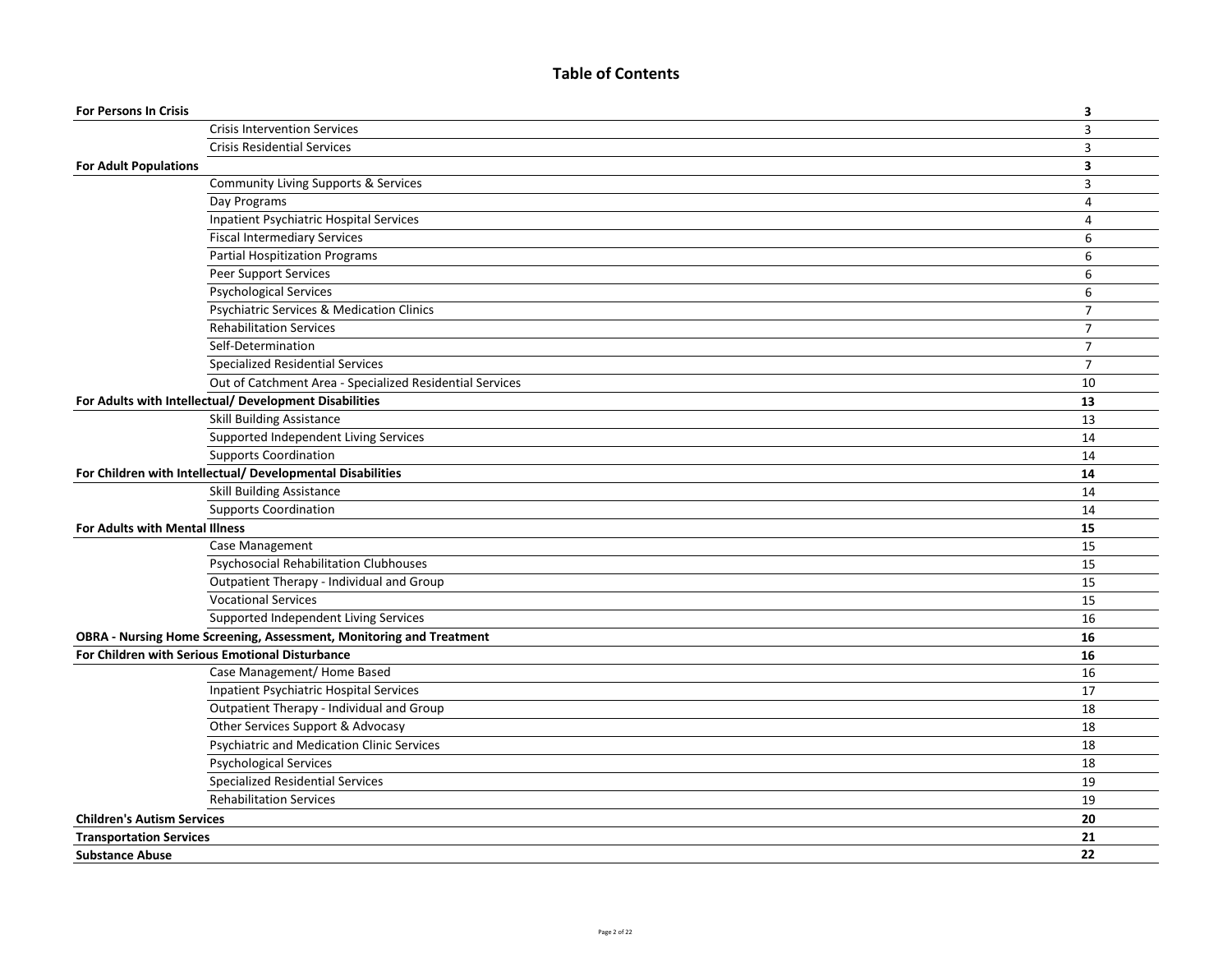|                                                | NLCMHA - PROVIDER DIRECTORY                                              |                                                                                 |                              |                                                   |                   |                                                                              |                                                                                                              |                                                                            |  |  |  |
|------------------------------------------------|--------------------------------------------------------------------------|---------------------------------------------------------------------------------|------------------------------|---------------------------------------------------|-------------------|------------------------------------------------------------------------------|--------------------------------------------------------------------------------------------------------------|----------------------------------------------------------------------------|--|--|--|
| Service                                        | <b>Contractor Name</b>                                                   | Address                                                                         | <b>Phone Number</b>          | Language<br>ccomodatio<br>vailable Upo<br>Request | Number of<br>Beds | MI = for adults with<br>ntal illness DD =<br>for adults with<br>disabilities | Accommodations                                                                                               | Additional Information                                                     |  |  |  |
|                                                |                                                                          | <b>FOR PERSON IN CRISIS</b>                                                     |                              |                                                   |                   |                                                                              |                                                                                                              |                                                                            |  |  |  |
| <b>Crisis Intervention Services</b>            | Northern Family Intervention Services                                    | P.O. Box 398<br>Gaylord, MI 49734<br>www.northernfamily.org                     | 989-732-6448                 | $\boldsymbol{\mathsf{x}}$                         |                   |                                                                              |                                                                                                              | Children with Serious<br>Emotional Disturbance -<br>Referral by NLCMH ONLY |  |  |  |
| <b>Crisis Intervention Services</b>            | Northern Lakes Community Mental Health                                   | 527 Cobb Street<br>Cadillac, MI 49601<br>www.northernlakescmh.org               | 833-295-0616<br>231-775-3463 | $\boldsymbol{x}$                                  |                   |                                                                              | Wheelchair accessible<br>sidewalks, auto doors, grab<br>bars                                                 |                                                                            |  |  |  |
| <b>Crisis Intervention Services</b>            | Northern Lakes Community Mental Health                                   | 2715 Townline Road<br>Houghton Lake, MI 48629<br>www.northernlakescmh.org       | 833-295-0616<br>989-366-8550 | $\boldsymbol{x}$                                  |                   |                                                                              | Wheelchair accessible<br>sidewalks, auto doors, grab<br>bars                                                 |                                                                            |  |  |  |
| <b>Crisis Intervention Services</b>            | Northern Lakes Community Mental Health                                   | 204 Meadows Drive<br>Grayling, MI 49738<br>www.northernlakescmh.org             | 833-295-0616<br>989-348-8522 | x                                                 |                   |                                                                              | Wheelchair accessible<br>sidewalks, auto doors, grab<br>bars, elevator                                       |                                                                            |  |  |  |
| <b>Crisis Intervention Services</b>            | Northern Lakes Community Mental Health                                   | 105 Hall Street<br>Traverse City, MI 49684<br>www.northernlakescmh.org          | 833-295-0616<br>231-922-4850 | x                                                 |                   |                                                                              | Wheelchair accessible<br>sidewalks, auto doors, grab<br>bars, elevator, wheelchair<br>accessible van         |                                                                            |  |  |  |
| <b>Crisis Intervention Services</b>            | ProtoCall Services, Inc.                                                 | www.protocallservices.com                                                       | 833-295-0616                 | x                                                 |                   | $\overline{\phantom{a}}$                                                     | n/a                                                                                                          | After hours crisis                                                         |  |  |  |
| <b>Crisis Residential Services</b>             | Child & Famly Services of NW Michigan<br>Crisis Foster Care              | 3785 Veterans Drive<br>Traverse City, MI 49684<br>www.cfsnwmi.org               | 231-946-8975                 |                                                   |                   |                                                                              |                                                                                                              | For Children - Referral by<br><b>NLCMH ONLY</b>                            |  |  |  |
| <b>Crisis Residential Services</b>             | Beacon Home at Sandhurst/ Beacon<br>Specialized Living                   | 3601 Sandhurst Drive<br>Lansing, MI 48911<br>www.beaconspecialized.org/michigan | 517-375-2523                 | ÷,                                                | 6                 | DD/MI                                                                        |                                                                                                              | Ages 5 - 17                                                                |  |  |  |
| <b>Crisis Residential Services</b>             | Genesee Regional Crisis Residential Unit/<br>Hope Network - New Passages | 304 West Tobias<br>Flint, MI 48503                                              | 810-233-4093                 | $\overline{\phantom{a}}$                          | 12                | MI                                                                           |                                                                                                              |                                                                            |  |  |  |
| <b>Crisis Residential Services</b>             | North Shores Center                                                      | 6193 Norway Drive<br>Oscoda, MI 48750<br>www.northshorecenter.com               | 989-569-3772                 | $\overline{\phantom{a}}$                          |                   |                                                                              |                                                                                                              | For Adults - Referral by<br><b>NLCMH ONLY</b>                              |  |  |  |
| <b>Crisis Residential Services</b>             | Pivot I/ Hope Network Behavioral Health                                  | 440 Baltimore NE<br>Grand Rapids, MI 49503<br>www.hopenetwork.org               | 616-454-4777                 |                                                   |                   |                                                                              |                                                                                                              | For Adults - Referral by<br><b>NLCMH ONLY</b>                              |  |  |  |
| <b>Crisis Residential Services</b>             | Pivot II / Hope Network Behavioral Health                                | 456 Baltimore NE<br>Grand Rapids, MI 49503<br>www.hopenetwork.org               | 616-454-4777                 |                                                   |                   |                                                                              |                                                                                                              | For Adults - Referral by<br><b>NLCMH ONLY</b>                              |  |  |  |
| <b>Crisis Residential Services</b>             | Robert Brown Crisis Center/ Hope Network<br><b>Integrated Recovery</b>   | 160 Manley Street<br>Holland, MI 49424<br>www.hopenetwork.com                   | 616-298-8190                 | $\overline{\phantom{a}}$                          |                   |                                                                              |                                                                                                              | For Adults - Referral by<br><b>NLCMH ONLY</b>                              |  |  |  |
| <b>Crisis Residential Services</b>             | Safehaus, Inc. - Administrative Offices                                  | 21056 Dean Street<br>Warren, MI 48091<br>www.safehaus123.com                    | 586-275-4200                 | X                                                 |                   |                                                                              |                                                                                                              | For Children - Referral by<br><b>NLCMH ONLY</b>                            |  |  |  |
| <b>Crisis Residential Services</b>             | Saginaw Meadows/ Hope Network - New<br>Passages                          | 3353 Hospital Road<br>Saginaw, MI 48603                                         | 989-746-9633                 | ÷,                                                | 8                 | MI/DD                                                                        |                                                                                                              |                                                                            |  |  |  |
|                                                |                                                                          | <b>FOR ADULT POPULATIONS</b>                                                    |                              |                                                   |                   |                                                                              |                                                                                                              |                                                                            |  |  |  |
| <b>Community Living Supports</b><br>& Services | AuSable In Home Care, LLC                                                | 751 North Manistee Road<br>Grayling, MI 49738                                   | 989-745-6508                 |                                                   |                   | $\sim$                                                                       | N/A                                                                                                          |                                                                            |  |  |  |
| <b>Community Living Supports</b><br>& Services | C.H.O.I.C.E.S., Inc.                                                     | 3180 Racquet Club Drive, Suite D<br>Traverse City, MI 49684                     | 231-943-2552                 | ÷,                                                |                   |                                                                              | Accessible entrance, route,<br>restrooms, telephones,<br>parking, and reasonable<br>accommodations available |                                                                            |  |  |  |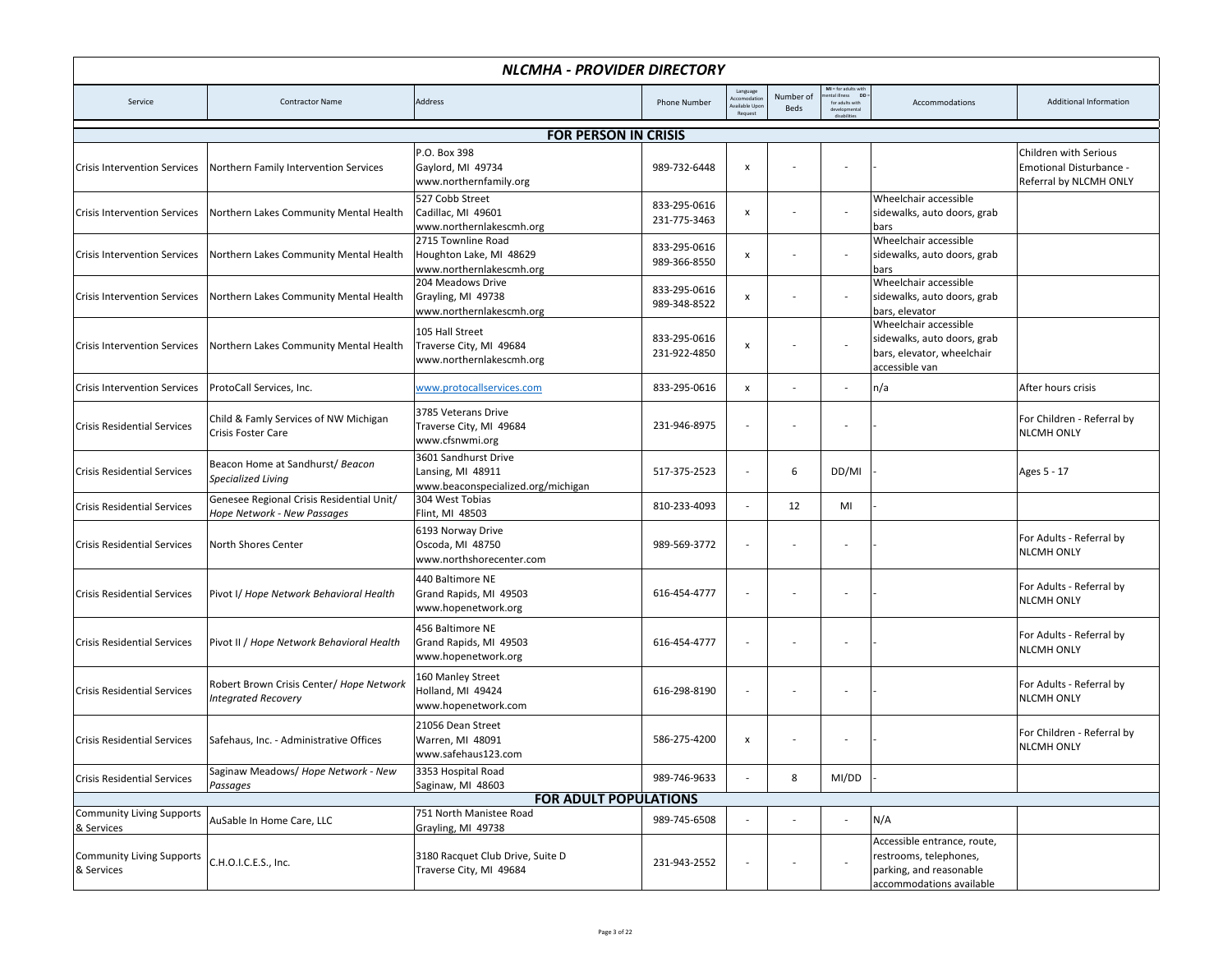|                                                | NLCMHA - PROVIDER DIRECTORY                                     |                                                                                        |                     |                                                   |                   |                                                            |                                                                                                                                                                 |                        |  |  |  |  |
|------------------------------------------------|-----------------------------------------------------------------|----------------------------------------------------------------------------------------|---------------------|---------------------------------------------------|-------------------|------------------------------------------------------------|-----------------------------------------------------------------------------------------------------------------------------------------------------------------|------------------------|--|--|--|--|
| Service                                        | <b>Contractor Name</b>                                          | Address                                                                                | <b>Phone Number</b> | Language<br>ccomodatio<br>ailable Upor<br>Request | Number of<br>Beds | MI = for adults with<br>ntal illness DD<br>for adults with | Accommodations                                                                                                                                                  | Additional Information |  |  |  |  |
| <b>Community Living Supports</b><br>& Services | Community Home & Health Services, LLC                           | 657 Chestnut Court<br>Gaylord, MI 49735<br>https://chhs.com                            | 989-732-6374        | $\overline{\phantom{a}}$                          |                   |                                                            | Language accommodation<br>resources offered by CMH<br>available upon request                                                                                    |                        |  |  |  |  |
| <b>Community Living Supports</b><br>& Services | Compassionate Care                                              | 3134 Logan Valley Road<br>Traverse City, MI 49685<br>www.compassionatecaremi.com       | 231-929-5491        | $\overline{\phantom{a}}$                          |                   |                                                            |                                                                                                                                                                 |                        |  |  |  |  |
| <b>Community Living Supports</b><br>& Services | Covenant To Care                                                | 44997 Coachman Court<br>Canton, MI 48187                                               | 313-570-0275        |                                                   |                   |                                                            |                                                                                                                                                                 |                        |  |  |  |  |
| <b>Community Living Supports</b><br>& Services | MI Independent Living, LLC                                      | 1526 Mitchell Street<br>Cadillac, MI 49601                                             | 231-715-6251        |                                                   |                   |                                                            | Grab Bars                                                                                                                                                       |                        |  |  |  |  |
| <b>Community Living Supports</b><br>& Services | Real Life Living Services                                       | 1037 North Mitchell Street, Suite 13<br>Cadillac, MI 49601<br>https://rlls.org         | 231-887-4080        |                                                   |                   |                                                            | Accessible entrance, route,<br>restrooms, telephones,<br>drinking fountains, parking,<br>alarms, and reasonable<br>accommodations available                     |                        |  |  |  |  |
| <b>Community Living Supports</b><br>& Services | Specialized Personal Recovery Services                          | 1364 Alexander Drive<br>Traverse City, MI 49696                                        | 231-350-0501        | $\overline{\phantom{a}}$                          |                   |                                                            |                                                                                                                                                                 |                        |  |  |  |  |
| <b>Community Living Supports</b><br>& Services | Spectrum Community Services, Inc.                               | 28303 Joy Road<br>Westland, MI 48185<br>www.spectrumhuman.org                          | 734-458-8729        | $\overline{\phantom{a}}$                          |                   |                                                            | Accessible entrance, route,<br>treatment rooms, restrooms,<br>parking, alarms, and<br>reasonable accommodations<br>available                                    |                        |  |  |  |  |
| <b>Community Living Supports</b><br>& Services | <b>TRAIL (Traverse Regional Assisted</b><br>Independent Living) | 935 Barlow<br>Traverse City, MI 49686<br>www.brickways.org                             | 231-932-9030        |                                                   |                   |                                                            |                                                                                                                                                                 |                        |  |  |  |  |
| Day Programs                                   | Footprints In Time                                              | 3815 South Morey Road<br>Lake City, MI 49651<br>https://footprintsit.com               | 231-429-9789        | $\overline{\phantom{a}}$                          |                   | $\sim$                                                     | Hoist/ lifts, barrier free<br>restrooms, grab bars, ground<br>level entrance                                                                                    |                        |  |  |  |  |
| Day Programs                                   | <b>Grand Traverse Industries</b>                                | 2170 Traversefield Drive<br>Traverse City, MI 49686<br>www.grandtraverseindustries.com | 231-922-4886        |                                                   |                   |                                                            | Ramp, hoist/ lifts, barrier free<br>restrooms, grab bars                                                                                                        |                        |  |  |  |  |
| Day Programs                                   | Hope Network of West Michigan                                   | 1610 Corwin Street<br>Cadillac, MI 49601<br>www.hopenetwork.org                        | 231-775-3425        | $\overline{\phantom{a}}$                          |                   |                                                            |                                                                                                                                                                 |                        |  |  |  |  |
| Day Programs                                   | Hope Network of West Michigan - Paris<br>Facility               | 21645 Northland Drive<br>Paris, MI 49338<br>www.hopenetwork.org                        | 616-328-7167        |                                                   |                   |                                                            |                                                                                                                                                                 |                        |  |  |  |  |
| Day Programs                                   | R.O.O.C., Inc.                                                  | 11051 North Cut Road, PO Box 827,<br>Roscommon, MI 48653<br>www.rooc.org               | 989-275-9555        | $\overline{\phantom{a}}$                          |                   |                                                            |                                                                                                                                                                 |                        |  |  |  |  |
| Inpatient Psychiatric<br>Hospital              | BCA of Detroit - Stonecrest Center                              | 15000 Gratiot Avenue<br>Detroit, MI 48205-1973<br>www.stonecrestcenter.com             | 313-245-0649        |                                                   |                   |                                                            | Accessible entrance, route,<br>treatment rooms, restrooms,<br>telephones, drinking<br>fountains, parking, alarms, and<br>reasonable accommodations<br>available |                        |  |  |  |  |
| Inpatient Psychiatric<br>Hospital              | Cedar Creek Hospital                                            | 101 West Townsend Road<br>St Johns, MI 48879<br>https://cedarcreekhospital.com         | 989-403-6022        | $\overline{\phantom{a}}$                          |                   |                                                            | Accessible entrance, route,<br>treatment rooms, restrooms,<br>telephones, drinking<br>fountains, parking, alarms, and<br>reasonable accommodations<br>available |                        |  |  |  |  |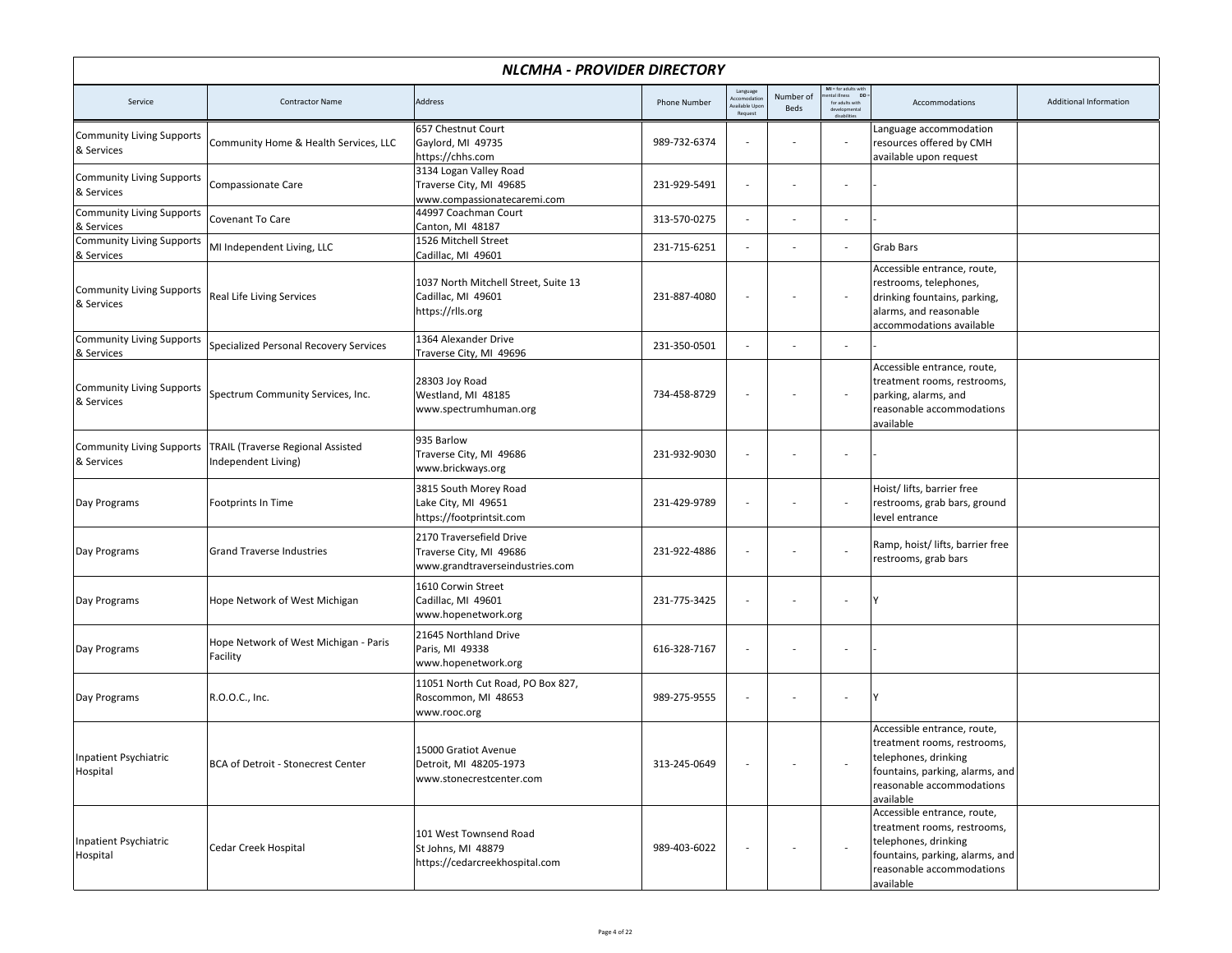|                                          | <b>NLCMHA - PROVIDER DIRECTORY</b>       |                                                                                             |                     |                                                      |                   |                                                                                          |                                                                                                                                                                                           |                        |  |  |  |
|------------------------------------------|------------------------------------------|---------------------------------------------------------------------------------------------|---------------------|------------------------------------------------------|-------------------|------------------------------------------------------------------------------------------|-------------------------------------------------------------------------------------------------------------------------------------------------------------------------------------------|------------------------|--|--|--|
| Service                                  | <b>Contractor Name</b>                   | Address                                                                                     | <b>Phone Number</b> | Language<br>Accomodation<br>wailable Upor<br>Request | Number of<br>Beds | MI = for adults with<br>tental illness DD:<br>for adults with<br>developm<br>disabilitie | Accommodations                                                                                                                                                                            | Additional Information |  |  |  |
| Inpatient Psychiatric<br>Hospital        | Forest View Psychiatric Hospital         | 1055 Medical Park Drive SE<br>Grand Rapids, MI 49546-3671<br>https://forestviewhospital.com | 800-949-8439        |                                                      |                   |                                                                                          | Accessible entrance, route,<br>treatment rooms, restrooms,<br>telephones, drinking<br>fountains, parking, alarms, and<br>reasonable accommodations<br>available                           |                        |  |  |  |
| Inpatient Psychiatric<br>Hospital        | Harbor Oaks Hospital                     | 35031 23 Mile Road<br>New Baltimore, MI 48087<br>www.harboroaks.com                         | 586-684-4574        |                                                      |                   | $\sim$                                                                                   | Accessible entrance, route,<br>treatment rooms, restrooms,<br>telephones, drinking<br>fountains, parking, alarms, and<br>reasonable accommodations<br>available                           |                        |  |  |  |
| Inpatient Psychiatric<br>Hospital        | Havenwyck Mental Health System           | 1525 University Drive<br>Auburn Hills, MI 48326<br>https://havenwyckhospital.com            | 800-401-2727        |                                                      |                   |                                                                                          | Accessible entrance, route,<br>treatment rooms, restrooms,<br>telephones, drinking<br>fountains, parking, alarms, and<br>reasonable accommodations<br>available                           |                        |  |  |  |
| Inpatient Psychiatric<br>Hospital        | Healthsource Saginaw                     | 3340 Hospital Road<br>Saginaw, MI 48603<br>www.healthsourcesaginaw.org                      | 989-790-7700        |                                                      |                   |                                                                                          |                                                                                                                                                                                           |                        |  |  |  |
| Inpatient Psychiatric<br>Hospital        | Mercy Health - Hackley Behavioral Health | 1700 Clinton Street<br>Muskegon, MI 49443<br>www.mercyhealth.com                            | 231-728-4950        |                                                      |                   |                                                                                          |                                                                                                                                                                                           |                        |  |  |  |
| Inpatient Psychiatric<br>Hospital        | Mercy Health - St. Mary's                | 200 Jefferson SE<br>Grand Rapids, MI 49503-4502<br>www.mercyhealth.com                      | 616-685-5000        |                                                      |                   | $\sim$                                                                                   |                                                                                                                                                                                           |                        |  |  |  |
| Inpatient Psychiatric<br>Hospital        | Mid Michigan Health - Alpena             | 1501 West Chisholm Street<br>Alpena, MI 49707-1753<br>www.midmichigan.org                   | 989-356-7258        |                                                      |                   | $\overline{\phantom{a}}$                                                                 | Accessible entrance, route,<br>treatment rooms, restrooms,<br>telephones, drinking water<br>dispensers and/or pitchers,<br>parking, alarms, and<br>reasonable accommodations<br>available |                        |  |  |  |
| Inpatient Psychiatric<br>Hospital        | Mid Michigan Health - Gratiot            | 300 East Warwick Drive<br>Alma, MI 48801-1014<br>www.midmichigan.org                        | 989-463-7171        |                                                      |                   |                                                                                          | Accessible entrance, route,<br>treatment rooms, restrooms,<br>telephones, drinking water<br>dispensers and/or pitchers,<br>parking, alarms, and<br>reasonable accommodations<br>available |                        |  |  |  |
| <b>Inpatient Psychiatric</b><br>Hospital | Mid Michigan Health - Midland            | 4005 Orchard Drive<br>Midland, MI 48670-0001<br>www.midmichigan.org                         | 989-839-3690        |                                                      |                   |                                                                                          | Accessible entrance, route,<br>treatment rooms, restrooms,<br>telephones, drinking water<br>dispensers and/or pitchers,<br>parking, alarms, and<br>reasonable accommodations<br>available |                        |  |  |  |
| Inpatient Psychiatric<br>Hospital        | Munson Medical Center                    | 1105 Sixth Street<br>Traverse City, MI 49684<br>www.munsonhealthcare.org                    | 231-935-6384        |                                                      |                   | $\sim$                                                                                   | Accessible entrance, route,<br>treatment rooms, restrooms,<br>telephones, drinking (water<br>bottles), parking, alarms, and<br>reasonable accommodations<br>available                     |                        |  |  |  |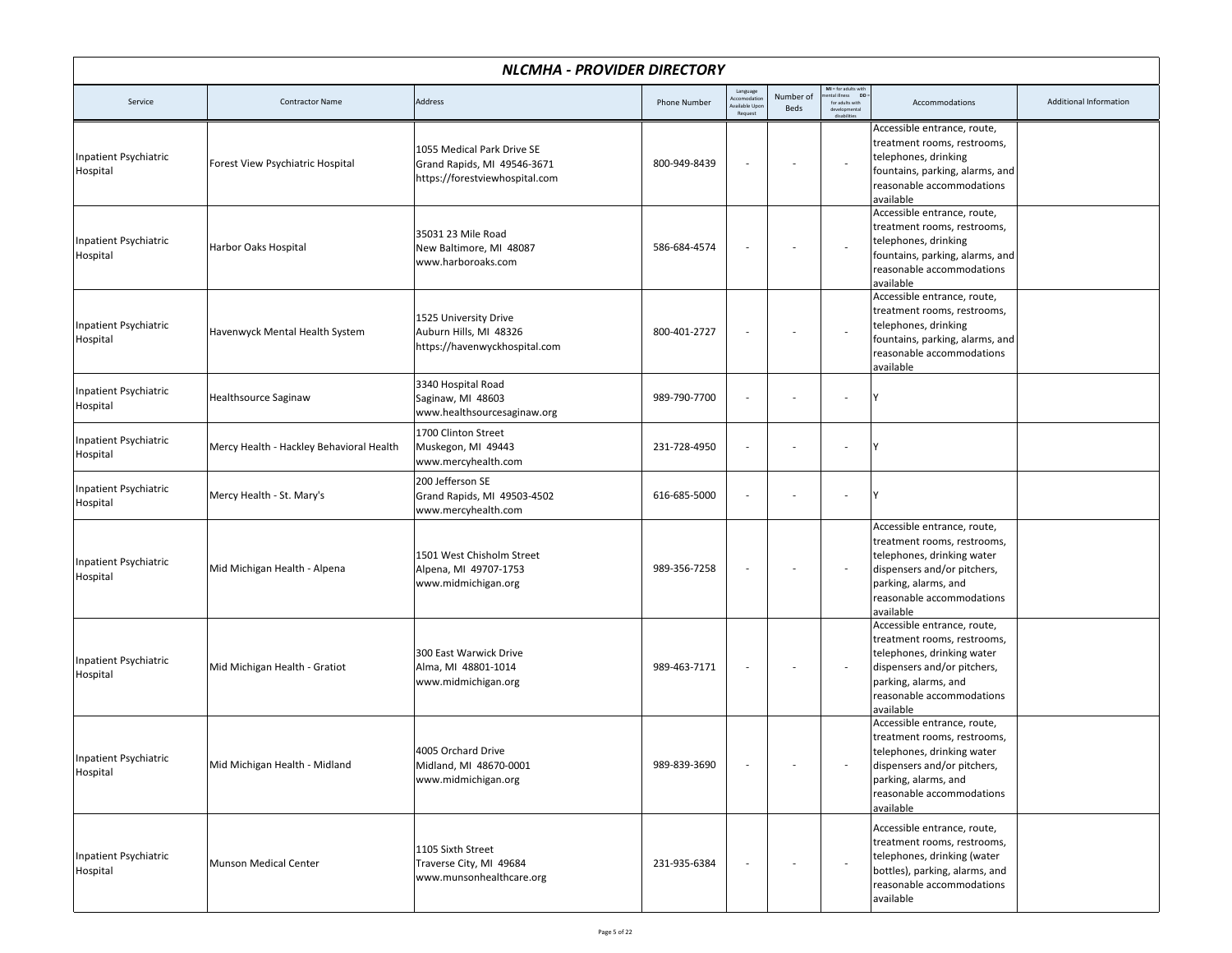|                                                 | <b>NLCMHA - PROVIDER DIRECTORY</b>         |                                                                                                                                                                                     |                     |                                                      |                   |                                                                                                |                                                                                                                                                                 |                        |  |  |
|-------------------------------------------------|--------------------------------------------|-------------------------------------------------------------------------------------------------------------------------------------------------------------------------------------|---------------------|------------------------------------------------------|-------------------|------------------------------------------------------------------------------------------------|-----------------------------------------------------------------------------------------------------------------------------------------------------------------|------------------------|--|--|
| Service                                         | <b>Contractor Name</b>                     | Address                                                                                                                                                                             | <b>Phone Number</b> | Language<br>Accomodation<br>wailable Upor<br>Request | Number of<br>Beds | MI = for adults with<br>tental illness DD :<br>for adults with<br>developmenta<br>disabilitie: | Accommodations                                                                                                                                                  | Additional Information |  |  |
| Inpatient Psychiatric<br>Hospital               | Pine Rest Christian Mental Health Services | PO Box 165<br>Grand Rapids, MI 49501<br>www.pinerest.org                                                                                                                            | 616-281-6393        |                                                      |                   | $\overline{\phantom{a}}$                                                                       | Accessible entrance, route,<br>treatment rooms, restrooms,<br>telephones, drinking<br>fountains, parking, alarms, and<br>reasonable accommodations<br>available |                        |  |  |
| Inpatient Psychiatric<br>Hospital               | UP Health Systems - Marquette              | 580 West College Avenue<br>Marquette, MI 49855<br>www.mgh.org                                                                                                                       | 906-228-9440        |                                                      |                   | $\overline{\phantom{a}}$                                                                       | Accessible entrance, route,<br>treatment rooms, restrooms,<br>telephones, drinking<br>fountains, parking, alarms, and<br>reasonable accommodations<br>available |                        |  |  |
| Inpatient Psychiatric<br>Hospital               | War Memorial Hospital                      | 16523 South Water Tower Drive<br>Kincheloe, MI 49788<br>www.warmemorialhospital.org                                                                                                 | 906-635-4460        |                                                      |                   |                                                                                                |                                                                                                                                                                 |                        |  |  |
| Fiscal Intermediary Services GT Independence    |                                            | 215 Broadus Street<br>Sturgis, MI 49091<br>www.gtindependence.com                                                                                                                   | 877-659-4500        |                                                      |                   | $\overline{\phantom{a}}$                                                                       | Ramp, barrier free restrooms,<br>grab bars                                                                                                                      |                        |  |  |
| Fiscal Intermediary Services Stuart Wilson, CPA |                                            | 6300 Schade Drive<br>Midland, MI 48640<br>www.stuartwilsonfi.com                                                                                                                    | 800-405-1032        |                                                      |                   | $\overline{\phantom{a}}$                                                                       | Ramp, grab bars/ restrooms                                                                                                                                      |                        |  |  |
| Partial Hospitalization<br>Program              | Forest View Psychiatric Hospital           | 1055 Medical Park Drive SE<br>Grand Rapids, MI 49546-3671<br>www.forestviewhospital.com                                                                                             | 616-942-9610        |                                                      |                   | $\overline{\phantom{a}}$                                                                       | Accessible entrance, route,<br>treatment rooms, restrooms,<br>telephones, drinking<br>fountains, parking, alarms, and<br>reasonable accommodations<br>available |                        |  |  |
| Partial Hospitalization<br>Program              | Havenwyck Mental Health System             | 1525 University Drive<br>Auburn Hills, MI 48326<br>https://havenwyckhospital.com                                                                                                    | 248-373-9283        |                                                      |                   |                                                                                                |                                                                                                                                                                 |                        |  |  |
| Partial Hospitalization<br>Program              | Mercy Health - St. Mary's                  | 200 Jefferson SE<br>Grand Rapids, MI 49503-4502<br>www.mercyhealth.com                                                                                                              | 616-685-5000        |                                                      |                   |                                                                                                |                                                                                                                                                                 |                        |  |  |
| Partial Hospitalization<br>Program              | <b>Munson Medical Center</b>               | 115 Sixth Street<br>Traverse City, MI 49684<br>www.munsonhealthcare.org                                                                                                             | 231-935-5000        |                                                      |                   | $\overline{\phantom{a}}$                                                                       |                                                                                                                                                                 |                        |  |  |
| Partial Hospitalization<br>Program              | Pine Rest Christian Mental Health Services | PO Box 165<br>Grand Rapids, MI 49501<br>www.pinerest.org                                                                                                                            | 616-281-6393        |                                                      |                   | $\overline{\phantom{a}}$                                                                       | Accessible entrance, route,<br>treatment rooms, restrooms,<br>telephones, drinking<br>fountains, parking, alarms, and<br>reasonable accommodations<br>available |                        |  |  |
| Peer Support Services (Drop<br>In Centers)      | Kandu Island/ CVM, Inc.                    | 3003 B Garfield Avenue North<br>Traverse City, MI 49686<br>www.northernlakescmh.org/consumer-support-<br>involvement/drop-in-centers/kandu-island-<br>traverse-city-drop-in-center/ | 231-932-1590        |                                                      |                   |                                                                                                |                                                                                                                                                                 |                        |  |  |
| Peer Support Services (Drop<br>In Centers)      | New Connections Drop-In Center, Inc.       | 404 West Houghton Lake Road<br>PO Box 824<br>Prudenville, MI 48651                                                                                                                  | 989-366-4476        |                                                      |                   |                                                                                                | Wheelchair accessible<br>restrooms, grab bars, extra<br>wheelchair and cane for the<br>blind available for use                                                  |                        |  |  |
| <b>Psychological Services</b>                   | Mark Garner, PhD                           | 537-B South Garfield Avenue<br>Traverse City, MI 49686                                                                                                                              | 231-946-0299        |                                                      |                   | $\sim$                                                                                         | N/A                                                                                                                                                             |                        |  |  |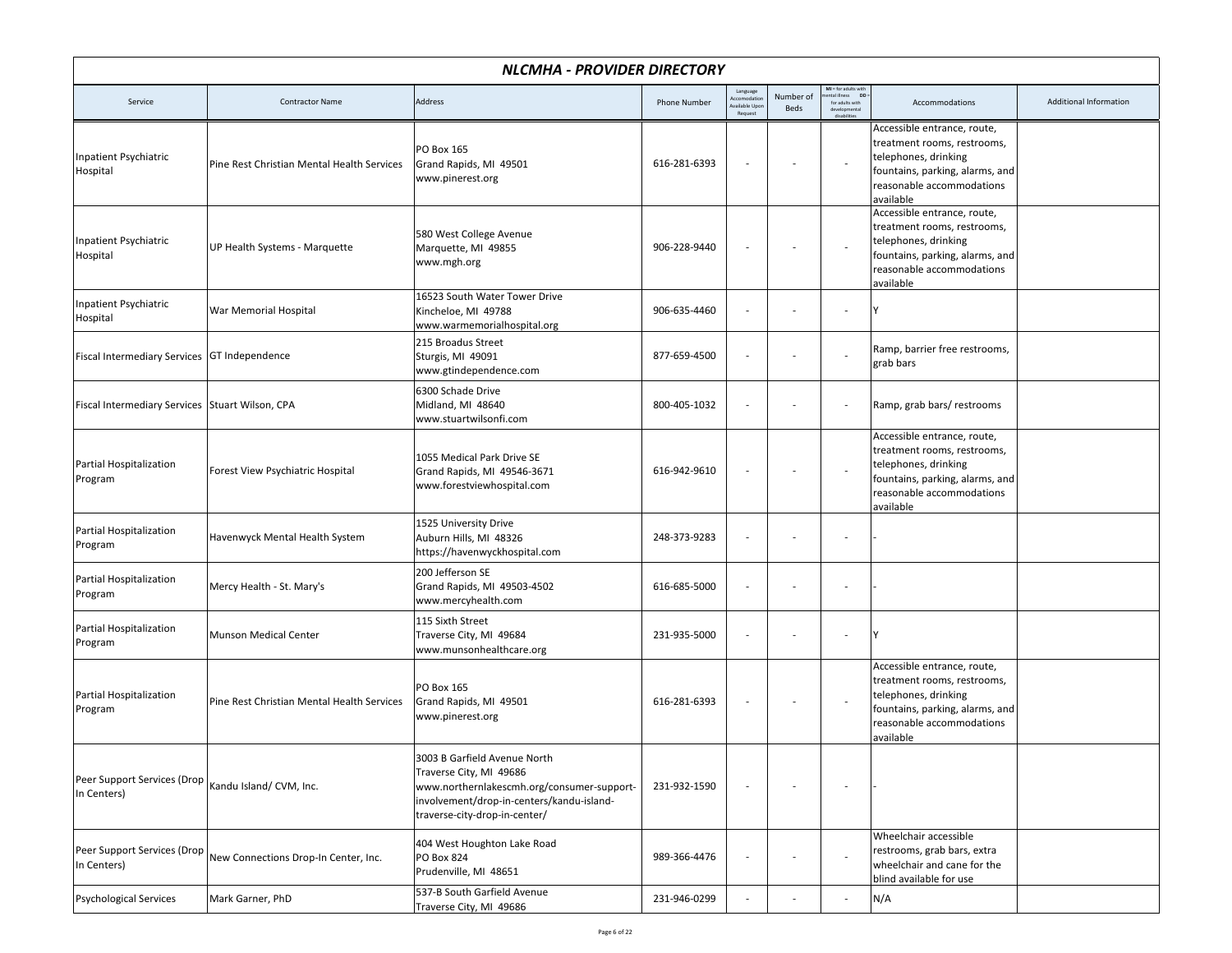|                                                              | NLCMHA - PROVIDER DIRECTORY                             |                                                                                                                        |                              |                                                  |                   |                                                                                         |                                                                                                                                                 |                                   |  |  |
|--------------------------------------------------------------|---------------------------------------------------------|------------------------------------------------------------------------------------------------------------------------|------------------------------|--------------------------------------------------|-------------------|-----------------------------------------------------------------------------------------|-------------------------------------------------------------------------------------------------------------------------------------------------|-----------------------------------|--|--|
| Service                                                      | <b>Contractor Name</b>                                  | <b>Address</b>                                                                                                         | <b>Phone Number</b>          | Language<br>ccomodatio<br>vailable Up<br>Request | Number of<br>Beds | $\mathsf{MI}$ = for adults with<br>ntal illness DD =<br>for adults with<br>die shiftsie | Accommodations                                                                                                                                  | Additional Information            |  |  |
| <b>Psychological Services</b>                                | Northern Clinical Diagnostic Associates,<br><b>PLLC</b> | 101 South James Street<br>Suite 215<br>Ludington, MI 49431                                                             | 231-845-2900                 | ÷,                                               |                   | $\overline{\phantom{a}}$                                                                | N/A                                                                                                                                             |                                   |  |  |
| <b>Psychological Services</b>                                | Northern Lakes Community Mental Health                  | 527 Cobb Street<br>Cadillac, MI 49601<br>www.northernlakescmh.org                                                      | 833-295-0616<br>231-775-3463 | x                                                |                   |                                                                                         | Wheelchair accessible<br>sidewalks, auto doors, grab<br>bars                                                                                    |                                   |  |  |
| <b>Psychological Services</b>                                | Northern Lakes Community Mental Health                  | 2715 Townline Road<br>Houghton Lake, MI 48629<br>www.northernlakescmh.org                                              | 833-295-0616<br>989-366-8550 | x                                                |                   |                                                                                         | Wheelchair accessible<br>sidewalks, auto doors, grab<br>bars                                                                                    |                                   |  |  |
| <b>Psychological Services</b>                                | Northern Lakes Community Mental Health                  | 204 Meadows Drive<br>Grayling, MI 49738<br>www.northernlakescmh.org                                                    | 833-295-0616<br>989-348-8522 | x                                                |                   |                                                                                         | Wheelchair accessible<br>sidewalks, auto doors, grab<br>bars, elevator                                                                          |                                   |  |  |
| <b>Psychological Services</b>                                | Northern Lakes Community Mental Health                  | 105 Hall Street<br>Traverse City, MI 49684<br>www.northernlakescmh.org                                                 | 833-295-0616<br>231-922-4850 | x                                                |                   |                                                                                         | Wheelchair accessible<br>sidewalks, auto doors, grab<br>bars, elevator, wheelchair<br>accessible van                                            |                                   |  |  |
| <b>Psychological Services</b>                                | Repertoire Development, LLC                             | 6798 River Street<br>Benzonia, MI 49616                                                                                | 231-499-0359                 |                                                  |                   |                                                                                         | N/A                                                                                                                                             |                                   |  |  |
| Psychiatric and Medication<br>Clinic                         | Behavioral Medicine Associates, PLLC                    | 202 South Union Street<br><b>Suite 1042</b><br>Traverse City, MI 49685<br>www.behavioral-medicine.org                  | 231-922-4850                 | ÷,                                               |                   |                                                                                         | N/A                                                                                                                                             |                                   |  |  |
| <b>Psychiatric and Medication</b><br>Clinic                  | Michigan State University Outpatient<br>Services        | D130 West Fee Hall<br>East Lansing, MI 48824<br>https://healthcare.msu.edu/services/specialty-<br>care/psychiatry.aspx | 517-353-5366                 | ÷,                                               |                   | $\overline{\phantom{a}}$                                                                |                                                                                                                                                 | <b>Telemedicine Services Only</b> |  |  |
| Psychological Services and<br><b>Rehabilitation Services</b> | Northern Lakes Community Mental Health                  | 527 Cobb Street<br>Cadillac, MI 49601<br>www.northernlakescmh.org                                                      | 833-295-0616<br>231-775-3463 | x                                                |                   | $\overline{\phantom{a}}$                                                                | Wheelchair accessible<br>sidewalks, auto doors, grab<br>bars                                                                                    |                                   |  |  |
| Psychological Services and<br><b>Rehabilitation Services</b> | Northern Lakes Community Mental Health                  | 2715 Townline Road<br>Houghton Lake, MI 48629<br>www.northernlakescmh.org                                              | 833-295-0616<br>989-366-8550 | x                                                |                   |                                                                                         | Wheelchair accessible<br>sidewalks, auto doors, grab<br>bars                                                                                    |                                   |  |  |
| Psychological Services and<br><b>Rehabilitation Services</b> | Northern Lakes Community Mental Health                  | 204 Meadows Drive<br>Grayling, MI 49738<br>www.northernlakescmh.org                                                    | 833-295-0616<br>989-348-8522 | x                                                |                   |                                                                                         | Wheelchair accessible<br>sidewalks, auto doors, grab<br>bars, elevator                                                                          |                                   |  |  |
| Psychological Services and<br><b>Rehabilitation Services</b> | Northern Lakes Community Mental Health                  | 105 Hall Street<br>Traverse City, MI 49684<br>www.northernlakescmh.org                                                 | 833-295-0616<br>231-922-4850 | x                                                |                   |                                                                                         | Wheelchair accessible<br>sidewalks, auto doors, grab<br>bars, elevator, wheelchair<br>accessible van                                            |                                   |  |  |
| Self Determination/Fiscal<br><b>Intermediary Services</b>    | GT Independence (formerly Guardian Trac)                | 215 Broadus Street<br>Sturgis, MI 49091<br>www.gtindependence.com                                                      | 877-659-4500                 | $\overline{a}$                                   |                   |                                                                                         |                                                                                                                                                 |                                   |  |  |
| Self Determination/Fiscal<br><b>Intermediary Services</b>    | Stuart Wilson, CPA                                      | 6300 Schade Drive<br>Midland, MI 48640<br>www.stuartwilsonfi.com                                                       | 800-405-1032<br>989-832-5400 |                                                  |                   |                                                                                         |                                                                                                                                                 |                                   |  |  |
| Specialized Residential<br>Services                          | Beacon Specialized Living Services, Inc.<br>(Office)    | PO Box 69<br>Bangor, MI 49013<br>https://beaconspecialized.org/michigan                                                | 269-427-8400                 | x                                                |                   |                                                                                         |                                                                                                                                                 |                                   |  |  |
| Specialized Residential<br>Services                          | <b>Benton AFC Facility</b>                              | 7543 Kinglsey Road<br>PO Box 537<br>Kingsley, MI 49649-0537                                                            | 231-883-5386                 | x                                                | 12                | DD/MI                                                                                   | Ground level entry, hoists/<br>lifts, wheelchair accessible<br>van, barrier free restrooms,<br>grab bars, handicap accessible<br>roll in shower |                                   |  |  |
| Specialized Residential<br>Services                          | Brightside Living - Lake Shore AFC                      | 2480 Tonawanda Road<br>PO Box 128<br>Grawn, MI 49637                                                                   | 231-276-9260                 |                                                  | 12                | DD/MI                                                                                   | Ramp, wheelchair accessible<br>van, grab bars                                                                                                   |                                   |  |  |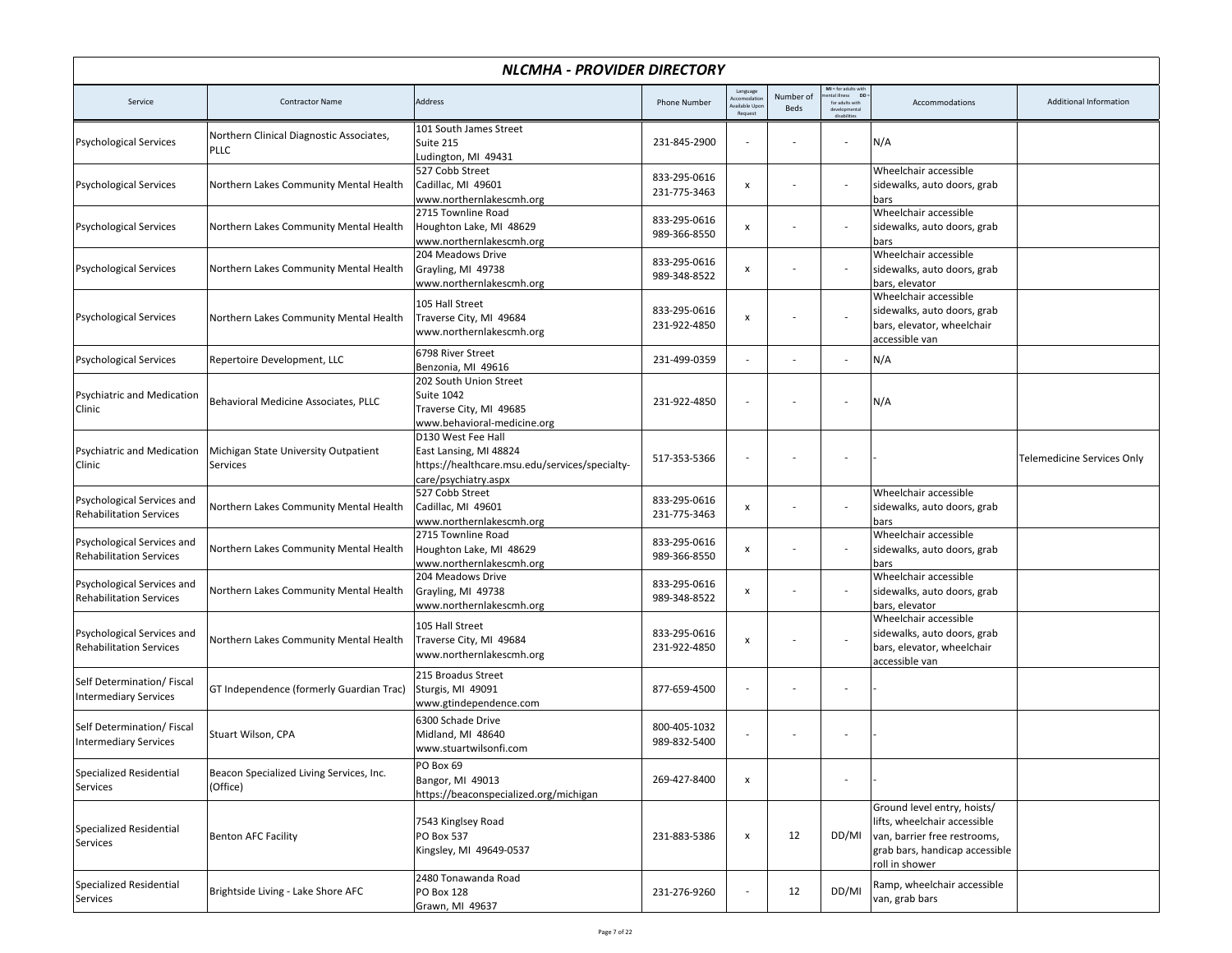| NLCMHA - PROVIDER DIRECTORY                |                                                             |                                                                                   |                     |                                                  |                   |                                                               |                                                                                                                        |                        |  |
|--------------------------------------------|-------------------------------------------------------------|-----------------------------------------------------------------------------------|---------------------|--------------------------------------------------|-------------------|---------------------------------------------------------------|------------------------------------------------------------------------------------------------------------------------|------------------------|--|
| Service                                    | <b>Contractor Name</b>                                      | Address                                                                           | <b>Phone Number</b> | Language<br>ccomodatio<br>ailable Upo<br>Request | Number of<br>Beds | MI = for adults with<br>DD<br>ntal illness<br>for adults with | Accommodations                                                                                                         | Additional Information |  |
| Specialized Residential<br>Services        | Brightside Living - West Shore AFC                          | 2651 Leaf Lane<br>Grawn, MI 49637                                                 | 231-276-9795        | x                                                | 14                | DD/MI                                                         |                                                                                                                        |                        |  |
| <b>Specialized Residential</b><br>Services | Cedar Valley Home/ Summertree<br>Residential Centers, Inc.  | 3137 Cedar Valley Drive<br>Traverse City, MI 49684<br>www.summertreerc.org        | 231-933-0486        | $\pmb{\mathsf{x}}$                               | $\overline{4}$    | DD/MI                                                         |                                                                                                                        |                        |  |
| <b>Specialized Residential</b><br>Services | Cullen's Care                                               | 6357 Harris Point Trail<br>Lake Ann, MI 49650                                     | 231-640-2249        |                                                  | $\overline{4}$    | $\sim$                                                        | Grab bars                                                                                                              |                        |  |
| <b>Specialized Residential</b><br>Services | Danes Forest/ Aloha Centers, Inc.                           | 2479 East Houghton Lake Drive<br>Lake City, MI 49651                              | 231-328-4695        | $\pmb{\mathsf{x}}$                               |                   |                                                               | Ramp, grab bars, handicapped<br>accessible shower                                                                      |                        |  |
| Specialized Residential<br>Services        | Elmwood AFC/ Summertree Residential<br>Centers, Inc.        | 5861 Tilton Road<br>Traverse City, MI 49684<br>www.summertreerc.org               | 231-946-7939        | $\pmb{\mathsf{x}}$                               | 6                 | DD                                                            |                                                                                                                        |                        |  |
| Specialized Residential<br>Services        | Evergreen Home/ NLCMHA                                      | 110 Charlene Drive<br>Roscommon, MI 48653                                         | 989-821-8533        | $\pmb{\mathsf{x}}$                               | 6                 | DD                                                            | Ramp, wheelchair accessible<br>van, barrier free restrooms,<br>grab bars, handicap accessible<br>roll in shower        |                        |  |
| Specialized Residential<br>Services        | Fife Lake Home/ Beacon Specialized Living<br>Services, Inc. | 5568 Gonyer Road<br>Fife Lake. MI 49633<br>https://beaconspecialized.org/michigan | 231-879-7606        | $\overline{\phantom{a}}$                         | 8                 | DD/MI                                                         |                                                                                                                        |                        |  |
| <b>Specialized Residential</b><br>Services | Fort Road Residence                                         | 4470 South Forthill Drive<br>Suttons Bay, MI 49682                                | 231-271-6038        | $\pmb{\mathsf{x}}$                               | 6                 | DD                                                            | Ramp, barrier free restrooms,<br>grab bars, handicap accessible<br>roll in shower                                      |                        |  |
| <b>Specialized Residential</b><br>Services | Friendship Family Home                                      | 215 Hughston<br>McBain, MI 49657-9657                                             | 231-825-2042        | $\pmb{\mathsf{x}}$                               | 6                 | DD                                                            | Ramp, barrier free restrooms,<br>handicap accessible roll in<br>shower                                                 |                        |  |
| <b>Specialized Residential</b><br>Services | Hickory Hill AFC                                            | 3909 South McGee Road<br>Lake City, MI 49651                                      | 231-824-0052        | $\overline{\phantom{a}}$                         | 6                 | DD/MI                                                         | Ramp, wheelchair accessible<br>van, barrier free restrooms,<br>grab bars, handicap accessible<br>roll in shower        |                        |  |
| <b>Specialized Residential</b><br>Services | <b>Hillcrest AFC</b>                                        | 7733 Kingsley Road<br>Kingsley, MI 49649                                          | 231-263-7026        | X                                                | 12                | DD/MI                                                         | Wheelchair accessible van,<br>barrier free restrooms, grab<br>bars, handicap accessible roll<br>in shower              |                        |  |
| Specialized Residential<br>Services        | Horizon North, Inc.                                         | 668 South Airport Road<br>Traverse City, MI 49686                                 | 231-941-5734        | $\overline{\phantom{a}}$                         | 12                | MI                                                            | Grab bars                                                                                                              |                        |  |
| <b>Specialized Residential</b><br>Services | Jones Lake AFC/ NLCMHA                                      | 3464 West Jones Lake Road<br>Grayling, MI 49738                                   | 989-348-2461        | $\pmb{\mathsf{x}}$                               | 6                 | DD                                                            | Ramp, wheelchair accessible<br>van, barrier free restrooms,<br>grab bars, handicap accessible<br>roll in shower        |                        |  |
| <b>Specialized Residential</b><br>Services | Kennedy House                                               | 1623 High Street<br>Traverse City, MI 49684                                       | 231-935-1562        | х                                                |                   | DD/MI Ramp                                                    |                                                                                                                        |                        |  |
| <b>Specialized Residential</b><br>Services | Kennedy House West                                          | 3882 Zimmerman Road<br>Traverse City, MI 49685                                    | 231-933-7118        |                                                  | 6                 | $DD/MI$ N                                                     |                                                                                                                        |                        |  |
| Specialized Residential<br>Services        | LaParr AFC                                                  | 2193 Haaland<br>Traverse City, MI 49686                                           | 231-947-8934        | x                                                | 6                 | DD                                                            | Grab bars                                                                                                              |                        |  |
| Specialized Residential<br>Services        | Liberty Village                                             | 519 South Vandermeulen Road<br>Lake City, MI 49651                                | 231-839-0074        | $\pmb{\mathsf{x}}$                               | 6                 | DD/MI                                                         | Ramps, grab bars, roll in<br>showers, lift system for<br>bathing, handicap accessible<br>van, hoists, wheelchair scale |                        |  |
| Specialized Residential<br>Services        | Lincoln House LC                                            | 8122 Lincoln Road<br>Cedar, MI 49621                                              | 231-421-1336        | $\overline{\phantom{a}}$                         | 6                 | DD                                                            | Barrier free restrooms, grab<br>bars, handicap accessible roll<br>in shower                                            |                        |  |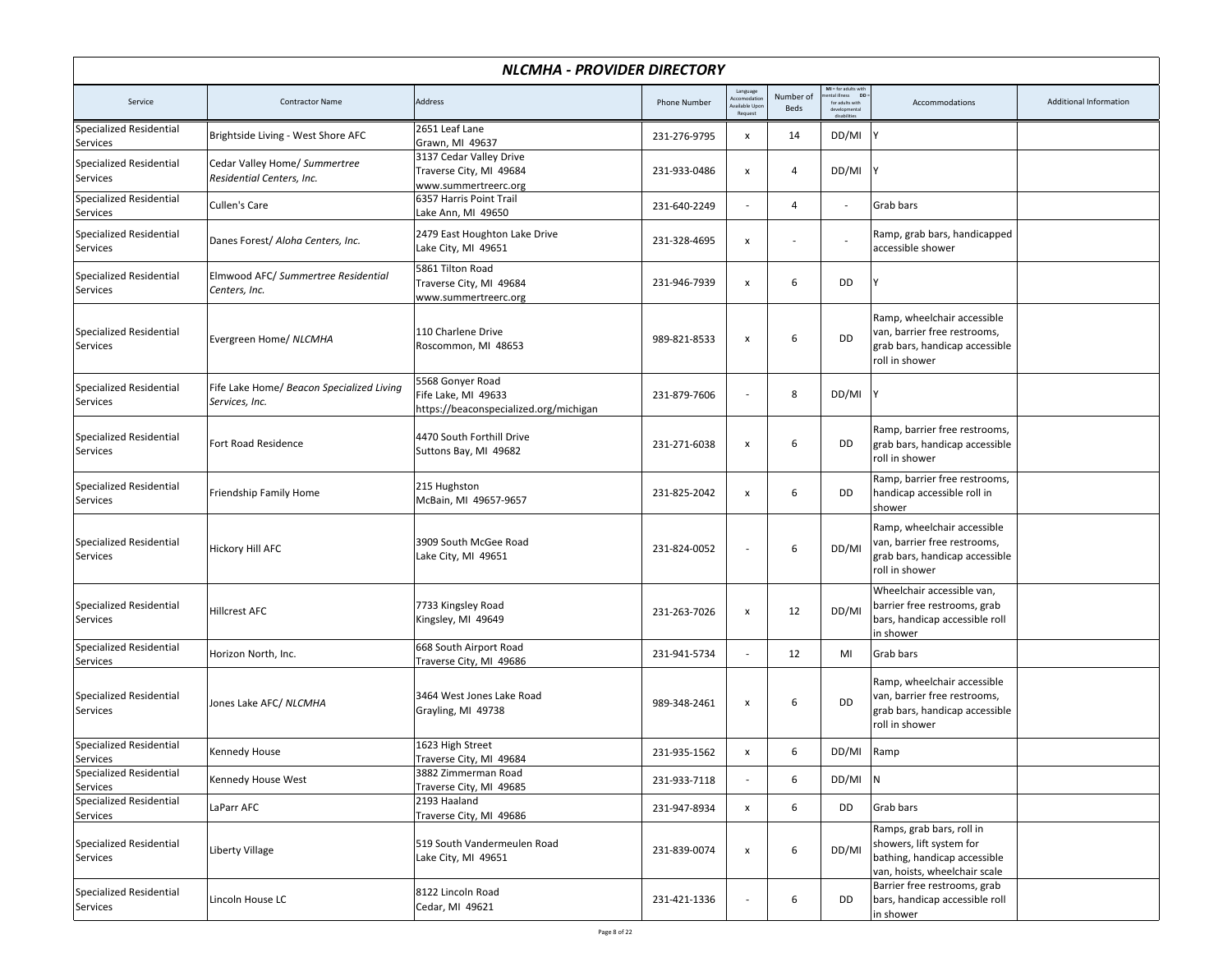|                                            | <b>NLCMHA - PROVIDER DIRECTORY</b>                          |                                                                                  |                              |                                                     |                   |                                                                        |                                                                                                                                                 |                        |  |  |
|--------------------------------------------|-------------------------------------------------------------|----------------------------------------------------------------------------------|------------------------------|-----------------------------------------------------|-------------------|------------------------------------------------------------------------|-------------------------------------------------------------------------------------------------------------------------------------------------|------------------------|--|--|
| Service                                    | <b>Contractor Name</b>                                      | Address                                                                          | <b>Phone Number</b>          | Language<br>kccomodation<br>vailable Upo<br>Request | Number of<br>Beds | MI = for adults with<br>tental illness DD =<br>for adults with<br>deve | Accommodations                                                                                                                                  | Additional Information |  |  |
| Specialized Residential<br>Services        | Magnolia Care AFC East                                      | 9200 West Walker Road<br>Manton, MI 49663                                        | 231-839-4585                 | X                                                   | 6                 | DD/MI                                                                  | Ramp, wheelchair accessible<br>van, barrier free restrooms,<br>grab bars, handicap accessible<br>roll in shower                                 |                        |  |  |
| Specialized Residential<br>Services        | Magnolia Care AFC West                                      | 9200 West Walker Road<br>Manton, MI 49663                                        | 231-839-4585                 | $\pmb{\mathsf{x}}$                                  | 17                | DD/MI                                                                  | Ramp, wheelchair accessible<br>van, barrier free restrooms,<br>grab bars, handicap accessible<br>roll in shower                                 |                        |  |  |
| <b>Specialized Residential</b><br>Services | Magnolia Care TC AFC                                        | 1855 Carlisle Road<br>Traverse City, MI 49686                                    | 231-878-8352<br>231-421-3271 | $\pmb{\mathsf{x}}$                                  | 6                 | DD/MI                                                                  | Ramp, wheelchair accessible<br>van, barrier free restrooms,<br>grab bars, handicap accessible<br>roll in shower                                 |                        |  |  |
| Specialized Residential<br>Services        | Mission Point/ Beacon Specialized Living<br>Services, Inc.  | 604 Ash Street<br>Kingsley, MI 49649<br>www.beaconspecialized.org/michigan       | 231-263-7323                 | x                                                   | 11                | DD/MI                                                                  |                                                                                                                                                 |                        |  |  |
| Specialized Residential<br>Services        | Paradise Adult Foster Care Home                             | 4021 North Houghton Lake Road<br>Lake City, MI 49651                             | 231-839-0128                 |                                                     | 6                 | DD/MI                                                                  | Ramp, barrier free restrooms,<br>grab bars, handicap accessible<br>roll in shower                                                               |                        |  |  |
| Specialized Residential<br>Services        | Pearl Street Home/ NLCMHA                                   | 232 Pearl Street<br>Cadillac, MI 49601                                           | 231-775-4579                 | x                                                   | 6                 | DD/MI                                                                  | Ramp, wheelchair accessible<br>van, barrier free restrooms,<br>grab bars, handicap accessible<br>roll in shower                                 | <b>Transition Home</b> |  |  |
| Specialized Residential<br>Services        | Seasons of Life AFC Home                                    | 2033 West Moorestown Road<br>Lake City, MI 49651                                 | 231-920-1621                 |                                                     | 6                 | DD/MI                                                                  | Ground level entry, hoists/<br>lifts, wheelchair accessible<br>van, barrier free restrooms,<br>grab bars, handicap accessible<br>roll in shower |                        |  |  |
| Specialized Residential<br>Services        | Seneca Place Home/ NLCMHA                                   | 440 Seneca Street<br>Cadillac, MI 49601                                          | 231-775-8821                 | X                                                   | 6                 | DD                                                                     | Ramp, wheelchair accessible<br>van, barrier free restrooms,<br>grab bars, handicap accessible<br>roll in shower                                 |                        |  |  |
| <b>Specialized Residential</b><br>Services | Shur Care AFC                                               | 3909 South McGee Road<br>Lake City, MI 49651                                     | 231-824-0052                 | $\pmb{\mathsf{x}}$                                  | 6                 | DD/MI                                                                  | Ramp, wheelchair accessible<br>van, barrier free restrooms,<br>grab bars, handicap accessible<br>roll in shower                                 |                        |  |  |
| Specialized Residential<br>Services        | Silverview AFC/ Beacon Specialized Living<br>Services, Inc. | 4024 Wyatt Road<br>Traverse City, MI 49684<br>www.beaconspecialized.org/michigan | 231-922-9791                 | X                                                   | 12                | DD/MI                                                                  |                                                                                                                                                 |                        |  |  |
| Specialized Residential<br>Services        | Summertree Residential Center, Inc.<br>(Office)             | 210 North Lake Street<br>Boyne City, MI 49712                                    | 231-582-2225                 | x                                                   |                   |                                                                        | ١V                                                                                                                                              |                        |  |  |
| Specialized Residential<br>Services        | Summerfield/ Summertree Residential<br>Center, Inc.         | 1265 Harvest West<br>Traverse City, MI 49684<br>www.summertreerc.org             | 231-943-9590                 | $\pmb{\mathsf{x}}$                                  | 6                 | DD                                                                     |                                                                                                                                                 |                        |  |  |
| Specialized Residential<br>Services        | TLK Adult Foster Care                                       | 7230 North US 131 - A<br>Manton, MI 49663                                        | 231-824-6963                 | $\pmb{\mathsf{x}}$                                  | 6                 | DD/MI                                                                  | Ramp, grab bars, barrier free<br>restrooms, slide shower chair,<br>barrier free rooms                                                           |                        |  |  |
| Specialized Residential<br>Services        | Woodland AFC/ NLCMHA                                        | 3374 East Houghton Lake Drive<br>Houghton Lake, MI 49629                         | 989-366-6335                 | x                                                   | 6                 | DD                                                                     | Ramp, wheelchair accessible<br>van, barrier free restrooms,<br>grab bars, handicap accessible<br>roll in shower                                 |                        |  |  |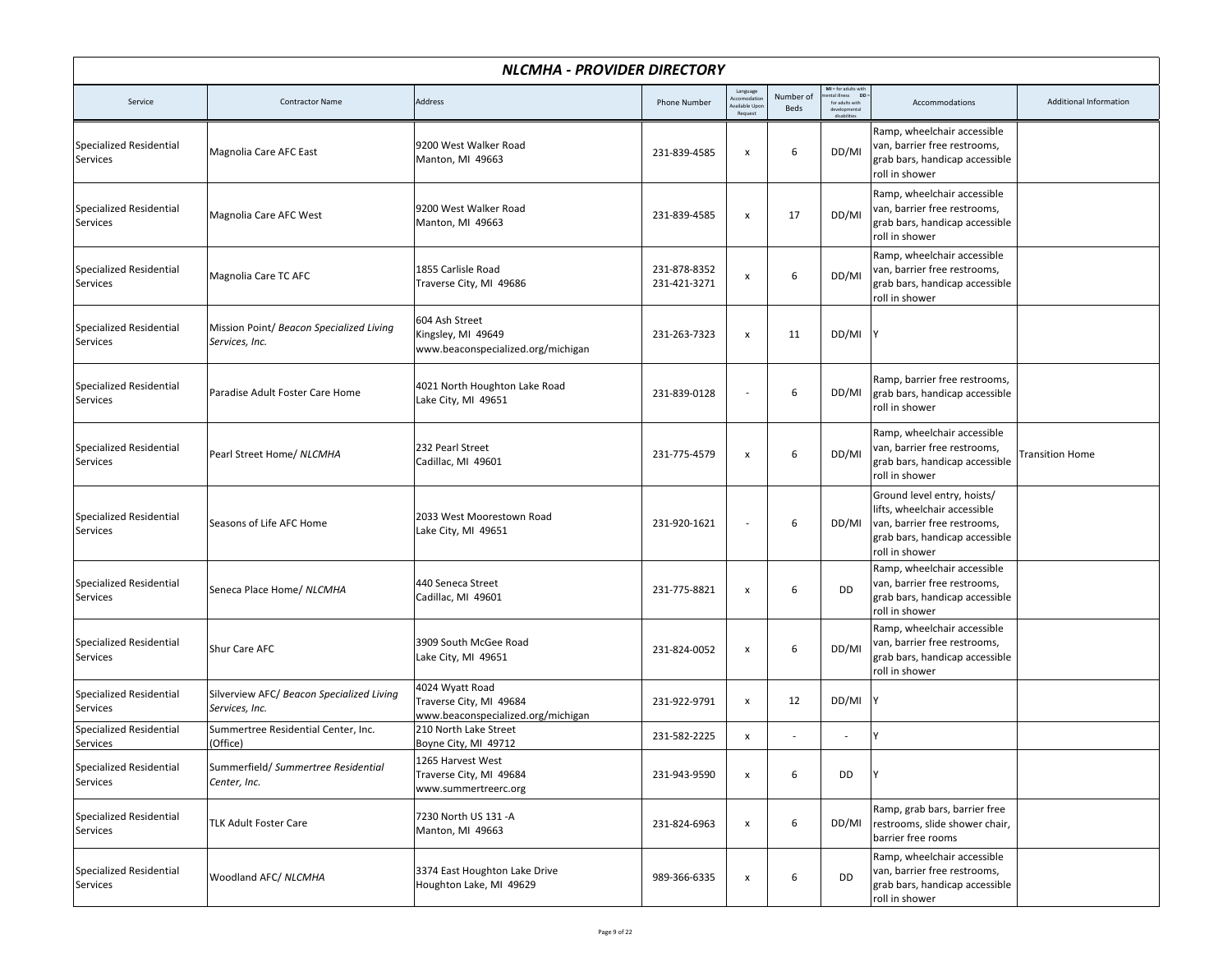|                                                                                     | <b>NLCMHA - PROVIDER DIRECTORY</b>                                                                              |                                                                                         |                        |                                                    |                   |                                                                                     |                |                                    |  |  |  |  |
|-------------------------------------------------------------------------------------|-----------------------------------------------------------------------------------------------------------------|-----------------------------------------------------------------------------------------|------------------------|----------------------------------------------------|-------------------|-------------------------------------------------------------------------------------|----------------|------------------------------------|--|--|--|--|
| Service                                                                             | <b>Contractor Name</b>                                                                                          | Address                                                                                 | <b>Phone Number</b>    | Language<br>kccomodatio<br>vailable Upo<br>Request | Number of<br>Beds | MI = for adults with<br>ntal illness<br><b>DD</b><br>for adults with<br>disabilitie | Accommodations | Additional Information             |  |  |  |  |
| Specialized Residential<br>Services                                                 | Wright Street AFC/ NLCMHA                                                                                       | 1620 West Wright Street<br>Cadillac, MI 49601                                           | 231-775-4380           | $\overline{\phantom{a}}$                           | 6                 | DD                                                                                  |                |                                    |  |  |  |  |
| <b>Specialized Residential</b><br>Services                                          | Wright's AFC Home                                                                                               | 7230 North US 131<br>Manton, MI 49663                                                   | 231-824-6032           | $\overline{\phantom{a}}$                           | 10                | DD/MI                                                                               |                |                                    |  |  |  |  |
| <b>Specialized Residential</b><br>Services - Out of Catchment Living Services, Inc. | Anchor Pointe - North/ Beacon Specialized                                                                       | 28720 63rd Street<br>Bangor, MI 49013<br>(VAN BUREN)<br>www.beaconspecialized.org       | 269-427-8400 x.<br>208 | $\pmb{\times}$                                     | 10                | DD/MI                                                                               |                | Natasha Hooley, Access<br>Director |  |  |  |  |
| <b>Specialized Residential</b><br>Services - Out of Catchment                       | Anchor Pointe - South/ Beacon Specialized<br>Living Services, Inc.                                              | 28720 63rd Street<br>Bangor, MI 49013<br>(VAN BUREN)<br>www.beaconspecialized.org       | 269-427-8400 x.<br>208 | $\pmb{\times}$                                     | 10                | DD/MI                                                                               |                | Natasha Hooley, Access<br>Director |  |  |  |  |
| <b>Specialized Residential</b>                                                      | Beacon Home at Arlene/ Beacon<br>Services - Out of Catchment Specialized Living Services, Inc.                  | 4219 Arlene Drive<br>Lansing, MI 48917<br>(INGHAM)<br>www.beaconspecialized.org         | 269-427-8400 x.<br>208 | $\pmb{\times}$                                     | 6                 | DD/MI                                                                               |                | Natasha Hooley, Access<br>Director |  |  |  |  |
| <b>Specialized Residential</b><br>Services - Out of Catchment                       | Beacon Home at Clarkston/ Beacon<br>Specialized Living Services, Inc.                                           | 10358 Horseshoe Circle<br>Clarkston, MI 48348<br>(OAKLAND)<br>www.beaconspecialized.org | 248-843-2980           | $\pmb{\times}$                                     | 6                 | DD/MI                                                                               |                |                                    |  |  |  |  |
| <b>Specialized Residential</b><br>Services - Out of Catchment Living Services, Inc. | Beacon Home at Hart/ Beacon Specialized                                                                         | 508 Griswold Street<br>Hart, MI 49420<br>(OSCEOLA)<br>www.beaconspecialized.org         | 231-301-8261           | $\pmb{\times}$                                     | 6                 | DD/MI                                                                               |                |                                    |  |  |  |  |
| <b>Specialized Residential</b>                                                      | Beacon Home at Kalamazoo/ Beacon<br>Services - Out of Catchment   Specialized Living Services, Inc. (Kalamazoo) | 2710 West Main Street<br>Kalamazoo, MI 49006<br>www.beaconspecialized.org               | 269-427-8400           | $\pmb{\times}$                                     | 6                 | DD/MI                                                                               |                |                                    |  |  |  |  |
| <b>Specialized Residential</b><br>Services - Out of Catchment                       | Beacon Home at Lakeview/ Beacon<br>Specialized Living Services, Inc. (Muskegon)                                 | 403 South Mears Avenue<br>Whitehall, MI 49461<br>www.beaconspecialized.org              | 231-894-0501           | $\pmb{\times}$                                     | 12                | DD/MI                                                                               |                |                                    |  |  |  |  |
| <b>Specialized Residential</b>                                                      | Beacon Home at Ludington/ Beacon<br>Services - Out of Catchment   Specialized Living Services, Inc. (Mason)     | 929 North Gaylord Avenue<br>Ludington, MI 49431<br>(MASON)<br>www.beaconspecialized.org | 231-425-9490           | $\pmb{\times}$                                     | 6                 | DD/MI                                                                               |                |                                    |  |  |  |  |
| <b>Specialized Residential</b>                                                      | Beacon Home at Meadowland/ Beacon<br>Services - Out of Catchment Specialized Living Services, Inc.              | 56844 48th Avenue<br>Lawrence, MI 49064<br>(VAN BUREN)<br>www.beaconspecialized.org     | 269-427-8400 x.<br>208 | $\pmb{\times}$                                     | 12                | DD/MI                                                                               |                | Natasha Hooley, Access<br>Director |  |  |  |  |
| Specialized Residential                                                             | Beacon Home at Ossineke/ Beacon<br>Services - Out of Catchment Specialized Living Services, Inc.                | 10685 Spruce Road<br>Ossineke, MI 49766<br>(OSSINEKE)<br>www.beaconspecialized.org      | 989-471-1192           | $\pmb{\mathsf{x}}$                                 | 6                 | DD/MI                                                                               |                |                                    |  |  |  |  |
| Specialized Residential                                                             | Beacon Home at Trolley Center/ Beacon<br>Services - Out of Catchment Specialized Living Services, Inc.          | 320 64th Avenue North<br>Cooperville, MI 49404<br>(OTTAWA)<br>www.beaconspecialized.org | 269-427-8400 x.<br>208 | $\pmb{\times}$                                     | 6                 | DD/MI Y                                                                             |                | Natasha Hooley, Access<br>Director |  |  |  |  |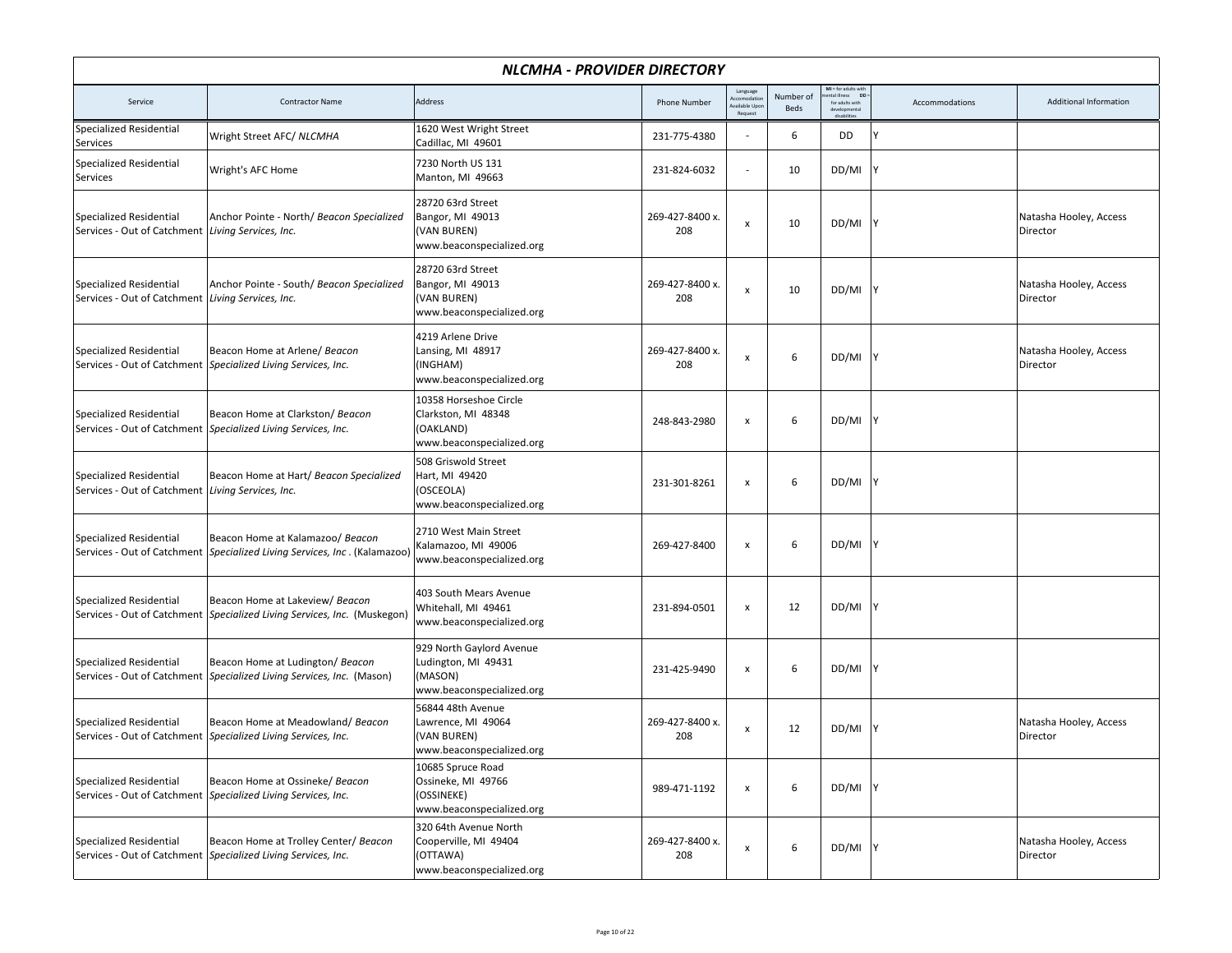|                                                                                 | NLCMHA - PROVIDER DIRECTORY                                                                     |                                                                                                                    |                        |                                                     |                             |                                                                      |                                                                                   |                                    |  |  |  |
|---------------------------------------------------------------------------------|-------------------------------------------------------------------------------------------------|--------------------------------------------------------------------------------------------------------------------|------------------------|-----------------------------------------------------|-----------------------------|----------------------------------------------------------------------|-----------------------------------------------------------------------------------|------------------------------------|--|--|--|
| Service                                                                         | <b>Contractor Name</b>                                                                          | Address                                                                                                            | <b>Phone Number</b>    | Language<br>Accomodation<br>vailable Upd<br>Request | Number of<br>Beds           | MI = for adults with<br>ntal illness DD =<br>for adults with<br>deve | Accommodations                                                                    | Additional Information             |  |  |  |
| <b>Specialized Residential</b>                                                  | Beacon Home at Walker/ Beacon<br>Services - Out of Catchment Specialized Living Services, Inc.  | 1706 Wilson Avenue<br>Walker, MI 49534<br>(KENT)<br>www.beaconspecialized.org                                      | 616-591-3834           | $\pmb{\mathsf{x}}$                                  | 6                           | DD/MI                                                                |                                                                                   |                                    |  |  |  |
| <b>Specialized Residential</b>                                                  | Beacon Home at Woodland/Beacon<br>Services - Out of Catchment Specialized Living Services, Inc. | 56832 48th Avenue<br>Lawrence, MI 49064<br>(VAN BUREN)<br>www.beaconspecialized.org                                | 269-427-8400 x.<br>208 | x                                                   | 6                           | DD/MI                                                                |                                                                                   | Natasha Hooley, Access<br>Director |  |  |  |
| <b>Specialized Residential</b><br>Services - Out of Catchment Services, Inc.    | Breakwater East/ Beacon Specialized Living                                                      | 28720 63rd Street<br>Bangor, MI 49013<br>(VAN BUREN)<br>www.beaconspecialized.org                                  | 269-427-8400 x.<br>208 | х                                                   | 10                          | DD/MI                                                                |                                                                                   | Natasha Hooley, Access<br>Director |  |  |  |
| Specialized Residential<br>Services - Out of Catchment                          | Breakwater West/ Beacon Specialized<br>Living Services, Inc.                                    | 28730 63rd Street<br>Bangor, MI 49013<br>www.beaconspecialized.org                                                 | 269-427-8400 x.<br>208 | $\pmb{\mathsf{x}}$                                  | 10                          | DD/MI                                                                |                                                                                   | Natasha Hooley, Access<br>Director |  |  |  |
| <b>Specialized Residential</b><br>Services - Out of Catchment   Health          | Breton Valley/ Hope Network Behavioral                                                          | 2451 Breton Road, SE<br>Grand Rapids, MI 49546<br>(KENT)<br>www.hopenetwork.org                                    | 616-949-3813           |                                                     | 6                           | MI                                                                   | N                                                                                 |                                    |  |  |  |
| <b>Specialized Residential</b><br>Services - Out of Catchment Living            | Brightside Living - Whispering Oaks Assisted                                                    | 6601 Crystal Downes Drive SE<br>Caledonia, MI 49316<br>(KENT)<br>https://whisperingoaksassistedliving.business.sit | 616-554-3288           | $\overline{\phantom{a}}$                            | 6                           | DD/MI                                                                |                                                                                   |                                    |  |  |  |
| <b>Specialized Residential</b><br>Services - Out of Catchment                   | D.A.R.T. / Hope Network Behavioral Health                                                       | 3333 36th Street SE<br>Kentwood, MI 49512<br>(KENT)<br>www.hopenetwork.org                                         | 616-954-3540           |                                                     | 20                          |                                                                      |                                                                                   | Child Caring Institution           |  |  |  |
| <b>Specialized Residential</b><br>Services - Out of Catchment   Health Services | Freedom House/ Pine Rest Christian Mental                                                       | 160 68th Street<br>Grand Rapids, MI 49548<br>(KENT)<br>www.pinerest.org                                            | 616-455-5000           |                                                     | 6                           | DD/MI                                                                |                                                                                   |                                    |  |  |  |
| <b>Specialized Residential</b><br>Services - Out of Catchment Services, Inc.    | Freedom Residence/ Spectrum Community                                                           | 15980 Oak Drive<br>Livonia, MI 48154<br>(WAYNE)<br>www.spectrumhuman.org                                           | 734-744-5441           |                                                     | 5                           | DD/MI                                                                |                                                                                   |                                    |  |  |  |
| Specialized Residential<br>Services                                             | Jen's AFC                                                                                       | 207 Larke Avenue<br>Rogers City, MI 49779<br>(PRESQUE ISLE)                                                        | 989-474-9028           | $\overline{\phantom{a}}$                            | 6                           | DD/MI                                                                | Ramp, grab bars                                                                   |                                    |  |  |  |
| <b>Specialized Residential</b><br>Services - Out of Catchment                   | Harbor Pointe Intensive East and West<br>Units/ Hope Network Behavioral Health                  | 17160 130th Avenue<br>Nunica, MI 49448<br>(OTTAWA)<br>www.hopenetwork.org                                          | 616-847-4460           |                                                     | 15 capacity<br>at each unit | DD/MI                                                                |                                                                                   |                                    |  |  |  |
| Specialized Residential<br>Services - Out of Catchment                          | Heavenly Homestead, AFC                                                                         | 2250 McClure Cemetery Road North<br>Gladwin, MI 48624<br>(GLADWIN)                                                 | 989-426-9712           | $\overline{\phantom{a}}$                            | 20                          | DD/MI                                                                | Ramp, barrier free restrooms,<br>grab bars, handicap accessible<br>roll in shower |                                    |  |  |  |
| Specialized Residential<br>Services - Out of Catchment                          | Hopkin's 110th Avenue/ Hopkin's Homes                                                           | 8675 110th Avenue<br>Evart, MI 49631<br>(OSCEOLA)                                                                  | 231-734-3014           | $\pmb{\times}$                                      | 12                          | $DD/MI$ N                                                            |                                                                                   |                                    |  |  |  |
| Specialized Residential<br>Services - Out of Catchment                          | Hopkin's 7 Mile/ Hopkin's Homes                                                                 | 10282 7 Mile Road<br>Evart, MI 49631<br>(OSCEOLA)                                                                  | 231-734-3035           | $\pmb{\mathsf{x}}$                                  | 6                           | $DD/MI$ N                                                            |                                                                                   |                                    |  |  |  |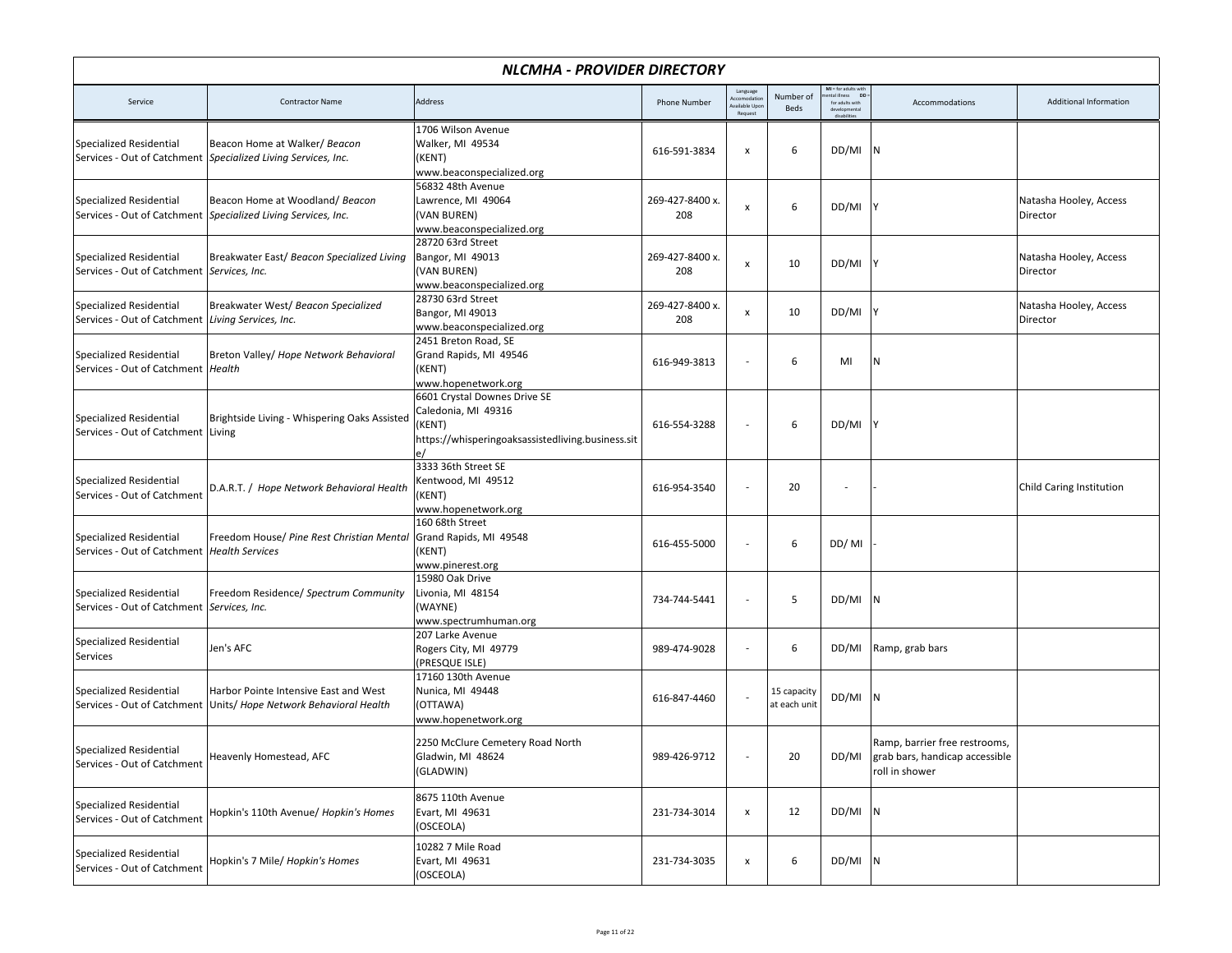|                                                                                 | NLCMHA - PROVIDER DIRECTORY               |                                                                                   |                     |                                                   |                             |                                                                       |                                                                                                            |                               |  |  |
|---------------------------------------------------------------------------------|-------------------------------------------|-----------------------------------------------------------------------------------|---------------------|---------------------------------------------------|-----------------------------|-----------------------------------------------------------------------|------------------------------------------------------------------------------------------------------------|-------------------------------|--|--|
| Service                                                                         | <b>Contractor Name</b>                    | Address                                                                           | <b>Phone Number</b> | Language<br>kccomodatio<br>ailable Upo<br>Request | Number of<br>Beds           | $MI = for adults with$<br><b>DD</b><br>tal illness<br>for adults with | Accommodations                                                                                             | <b>Additional Information</b> |  |  |
| <b>Specialized Residential</b><br>Services - Out of Catchment                   | Hopkin's 80th Avenue AFC/ Hopkin's Homes  | 2633 80th Avenue<br>Evart, MI 49631<br>(OSCEOLA)                                  | 231-734-6349        | $\boldsymbol{\mathsf{x}}$                         | 12                          | DD/MI                                                                 | IN.                                                                                                        |                               |  |  |
| <b>Specialized Residential</b><br>Services - Out of Catchment   Health Services | Interactions/ Pine Rest Christan Mental   | 300 68th Street SE<br>Grand Rapids, MI 49548<br>(KENT)<br>www.pinerest.org        | 616-281-6393        | ÷,                                                | 16                          | DD/MI                                                                 |                                                                                                            |                               |  |  |
| <b>Specialized Residential</b><br>Services - Out of Catchment                   | Jaquelyn Street/ Covenant to Care, Inc.   | 28646 Jacquelyn<br>Livonia, MI 48154<br>(WAYNE)                                   | 734-981-1154        | $\overline{\phantom{a}}$                          | 6                           | DD/MI N                                                               |                                                                                                            |                               |  |  |
| <b>Specialized Residential</b><br>Services - Out of Catchment   Health          | Meadows/ Hope Network Behavioral          | 717 North Center Drive NW<br>Walker, MI 49544<br>(KENT)<br>www.hopenetwork.org    | 616-647-2599        | $\overline{\phantom{a}}$                          | 13                          | MI                                                                    | İΝ.                                                                                                        |                               |  |  |
| <b>Specialized Residential</b><br>Services - Out of Catchment Services, Inc.    | New Horizons/ Spectrum Community          | 1056 Oak Street<br>Manistee, MI 49660<br>(MANISTEE)<br>www.spectrumhuman.org      | 231-887-4130        |                                                   | 6                           | DD/MI                                                                 | Wheel chair accessible van,<br>barrier free restrooms, grab<br>bars, handicap accessible roll<br>in shower |                               |  |  |
| <b>Specialized Residential</b><br>Services - Out of Catchment   Health Services | Pine Grove/ Pine Rest Christan Mental     | 7051 Madison Avenue SE<br>Grand Rapids, MI 49548<br>(KENT)<br>www.pinerest.org    | 616-281-6393        | $\overline{a}$                                    | 12                          | DD                                                                    |                                                                                                            |                               |  |  |
| Specialized Residential<br>Services - Out of Catchment                          | Premier Care Assisted Living              | 1109 16th Street<br>Bay City, MI 48708<br>(BAY)                                   | 989-295-7641        | $\overline{\phantom{a}}$                          | 6                           | DD/MI                                                                 | Ramp, grab bars                                                                                            |                               |  |  |
| Specialized Residential<br>Services - Out of Catchment                          | Premier Care Assisted Living 2            | 3963 Adela Court<br>Bay City, MI 48706<br>(BAY)                                   | 989-316-1220        | $\overline{\phantom{a}}$                          | 6                           | DD/MI                                                                 | Ramp, grab bars                                                                                            |                               |  |  |
| <b>Specialized Residential</b><br>Services - Out of Catchment                   | Premier Care Assisted Living 3            | 2204 South Farragut<br>Bay City, MI 48706<br>(BAY)                                | 989-295-7641        | ÷,                                                | 6                           | DD/MI                                                                 | Grab bars                                                                                                  |                               |  |  |
| Specialized Residential<br>Services - Out of Catchment                          | Premier Care Assisted Living 4            | 2487 Bala Drive<br>Bay City, MI 48708<br>BAY)                                     | 989-295-7641        | ÷,                                                | 6                           | DD/MI                                                                 | Grab bars                                                                                                  |                               |  |  |
| <b>Specialized Residential</b><br>Services - Out of Catchment                   | Premier Care Assisted Living 5            | 5189 M33<br>Alger, MI 48610<br>(ARENAC)                                           | 989-312-3798        | $\overline{\phantom{a}}$                          | 6                           | DD/MI                                                                 | Ramp, barrier free restrooms                                                                               |                               |  |  |
| <b>Specialized Residential</b><br>Services - Out of Catchment                   | Premier Care Assisted Living 6            | 5205 M33<br>Alger, MI 48601<br>(ARENAC)                                           | 989-312-3789        | ÷,                                                | 6                           | DD/MI                                                                 | Ramp, barrier free restrooms                                                                               |                               |  |  |
| <b>Specialized Residential</b><br>Services - Out of Catchment   Services, Inc.  | Ridge Home/ Spectrum Community            | 1699 Fruitridge<br>Manistee, MI 49660<br>(MANISTEE)<br>www.spectrumhuman.org      | 231-887-4125        | $\overline{\phantom{a}}$                          | 6                           | DD/MI                                                                 | Ramp, wheelchair accessible<br>van, handicap accessible roll in<br>shower                                  |                               |  |  |
| Specialized Residential<br>Services - Out of Catchment   Behavioral Health      | Rivervalley 1 and 2/ Hope Network         | 1450 Leonard Street NE<br>Grand Rapids, MI 49505<br>(KENT)<br>www.hopenetwork.org | 616-774-8789        |                                                   | 16 capacity at<br>each unit | MI                                                                    | I٧                                                                                                         |                               |  |  |
| Specialized Residential<br>Services - Out of Catchment Services                 | Sequoia/ Pine Rest Christan Mental Health | 7053 Madison<br>Grand Rapids, MI 49548<br>(KENT)<br>www.pinerest.org              | 616-281-6393        | ٠                                                 | 12                          | DD/MI Ramp                                                            |                                                                                                            |                               |  |  |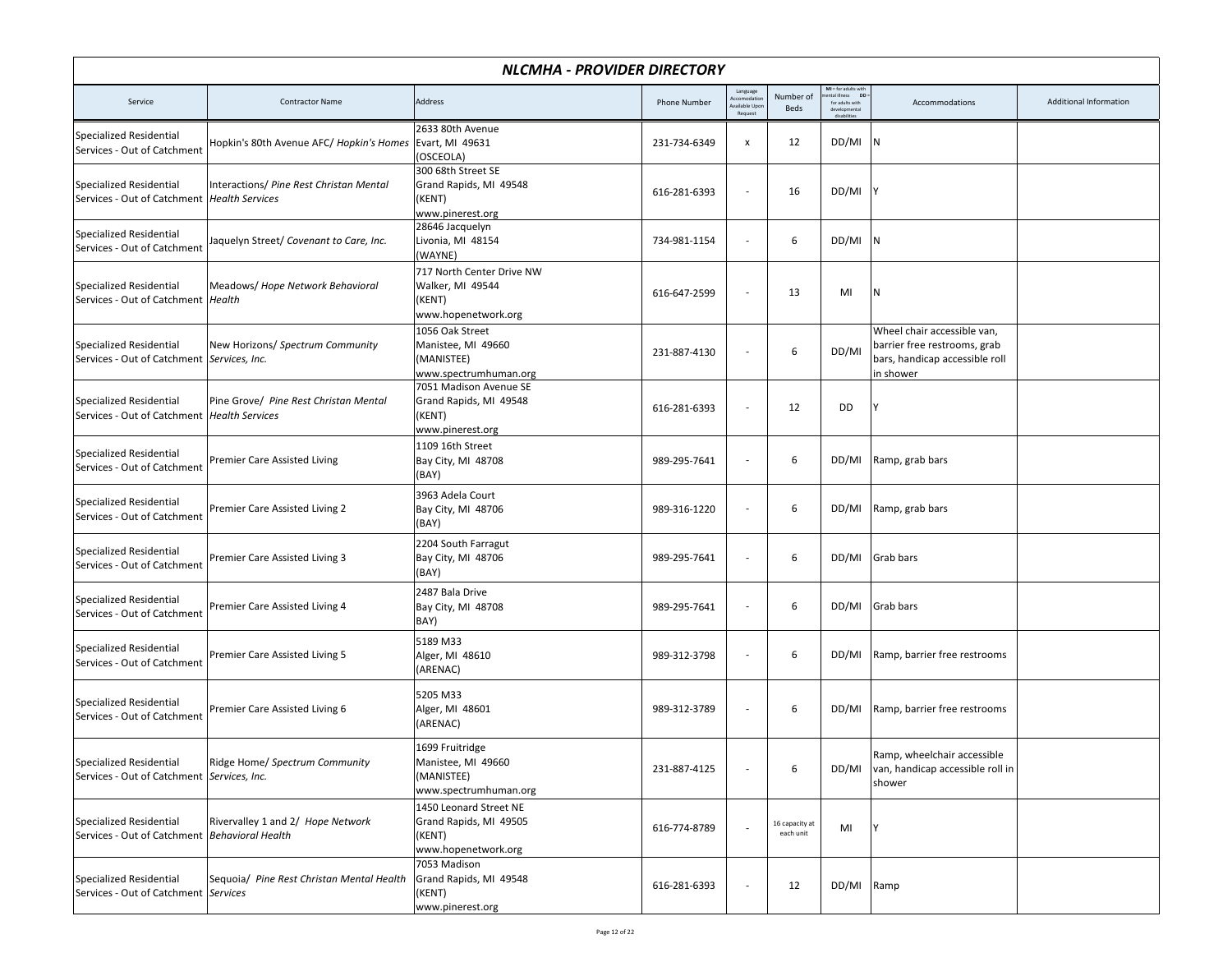| NLCMHA - PROVIDER DIRECTORY                                                    |                                                      |                                                                                                                    |                               |                                                     |                   |                                                               |                                                                        |                                                                              |  |  |
|--------------------------------------------------------------------------------|------------------------------------------------------|--------------------------------------------------------------------------------------------------------------------|-------------------------------|-----------------------------------------------------|-------------------|---------------------------------------------------------------|------------------------------------------------------------------------|------------------------------------------------------------------------------|--|--|
| Service                                                                        | <b>Contractor Name</b>                               | Address                                                                                                            | <b>Phone Number</b>           | Language<br>Accomodation<br>vailable Upo<br>Request | Number of<br>Beds | MI = for adults with<br>ental illness DD :<br>for adults with | Accommodations                                                         | Additional Information                                                       |  |  |
| <b>Specialized Residential</b><br>Services - Out of Catchment Health           | The Ridge/ Hope Network Behavioral                   | 713 North Center Drive NW<br>Walker, MI 49544<br>(KENT)<br>www.hopenetwork.org                                     | 616-647-2802                  | $\overline{\phantom{a}}$                            | 16                | MI                                                            | N                                                                      |                                                                              |  |  |
| <b>Specialized Residential</b><br>Services - Out of Catchment   Services, Inc. | Wave Crest/ Beacon Specialized Living                | 28840 63rd Street<br>Bangor, MI 49013<br>(VAN BUREN)<br>www.beaconspecialized.org                                  | 269-427-4800 x.<br>208        | $\pmb{\times}$                                      | 16                | DD/MI                                                         |                                                                        | Natasha Hooley, Access<br>Director                                           |  |  |
| <b>Specialized Residential</b><br>Services - Out of Catchment   Health         | Westlake I/ Hope Network Behavioral                  | 11652 Grand River Avenue<br>Lowell, MI 49331<br>(IONIA)<br>www.hopenetwork.org                                     | 616-897-2956                  | $\overline{\phantom{a}}$                            | 6                 | DD/MI                                                         |                                                                        |                                                                              |  |  |
| <b>Specialized Residential</b><br>Services - Out of Catchment   Health         | Westlake IV/ Hope Network Behavioral                 | 11652 Grand River Avenue<br>Lowell, MI 49331<br>(IONIA)<br>www.hopenetwork.org                                     | 616-897-5900                  | $\overline{\phantom{a}}$                            | 6                 | DD/MI                                                         | l N                                                                    |                                                                              |  |  |
| <b>Specialized Residential</b><br>Services - Out of Catchment Health           | Westlake V/ Hope Network Behavioral                  | 11652 Grand River Avenue<br>Lowell, MI 49331<br>(IONIA)<br>www.hopenetwork.org                                     | 616-897-5373                  | $\overline{\phantom{a}}$                            | 6                 | DD/MI                                                         |                                                                        |                                                                              |  |  |
| Specialized Residential<br>Services - Out of Catchment                         | <b>Whispering Pines 2</b>                            | 1878 Soules Road<br>Afton, MI 49705<br>(CHEBOYGAN)                                                                 | 231-238-9715                  | $\pmb{\times}$                                      | 12                | DD/MI                                                         | Grab bars, wheel chair<br>accessible van                               |                                                                              |  |  |
| <b>Specialized Residential</b><br>Services - Out of Catchment Living           | Whispering Oaks Assisted Living/ Brightside          | 6601 Crystal Downes Drive SE<br>Caledonia, MI 49316<br>(KENT)<br>https://whisperingoaksassistedliving.business.sit | 616-554-3288                  |                                                     | 6                 | DD/MI                                                         |                                                                        |                                                                              |  |  |
|                                                                                |                                                      | FOR ADULTS WITH INTELLECTUAL/ DEVELOPMENTAL DISABILITIES                                                           |                               |                                                     |                   |                                                               |                                                                        |                                                                              |  |  |
| <b>Skill Building Assistance</b>                                               | <b>Grand Traverse Industries</b>                     | 2170 Traversefield Drive<br>Traverse City, MI 49686<br>www.grandtraverseindustries.com                             | 231-922-4886                  | $\pmb{\times}$                                      | N/A               |                                                               | Ramp, hoist/lifts, barrier free<br>restrooms, grab bars                | Deaf Services Clearinghouse,<br>others on request.                           |  |  |
| <b>Skill Building Assistance</b>                                               | Hope Network of West Michigan - Cadillac<br>Facility | 1610 Corwin Street<br>Cadillac, MI 49601<br>www.hopenetwork.org                                                    | 231-775-3425                  | See<br>note                                         | N/A               | ÷,                                                            |                                                                        | Language accommodation<br>resources offered by CMH<br>available upon request |  |  |
| <b>Skill Building Assistance</b>                                               | Hope Network of West Michigan - Paris<br>Facility    | 21645 Northland Drive<br>Paris, MI 49338<br>www.hopenetwork.org                                                    | 616-328-7167                  | $\overline{\phantom{a}}$                            | N/A               |                                                               |                                                                        |                                                                              |  |  |
| <b>Skill Building Assistance</b>                                               | R.O.O.C., Inc.                                       | 11051 North Cut Road<br><b>PO Box 827</b><br>Roscommon, MI 48653<br>www.rooc.org                                   | 989-275-9555                  | $\overline{\phantom{a}}$                            | N/A               | $\overline{a}$                                                |                                                                        |                                                                              |  |  |
| <b>Skill Building Assistance</b>                                               | Northern Lakes Community Mental Health               | 527 Cobb Street<br>Cadillac, MI 49601<br>www.northernlakescmh.org                                                  | 833-295-0616;<br>231-775-3463 | $\pmb{\times}$                                      | N/A               |                                                               | Wheelchair accessible<br>sidewalks, auto doors, grab<br>bars           |                                                                              |  |  |
| <b>Skill Building Assistance</b>                                               | Northern Lakes Community Mental Health               | 2715 Townline Road<br>Houghton Lake, MI 48629<br>www.northernlakescmh.org                                          | 833-295-0616<br>989-366-8550  | $\pmb{\mathsf{x}}$                                  | N/A               |                                                               | Wheelchair accessible<br>sidewalks, auto doors, grab<br>bars           |                                                                              |  |  |
| <b>Skill Building Assistance</b>                                               | Northern Lakes Community Mental Health               | 204 Meadows Drive<br>Grayling, MI 49738<br>www.northernlakescmh.org                                                | 833-295-0616<br>989-348-8522  | $\pmb{\mathsf{x}}$                                  | N/A               |                                                               | Wheelchair accessible<br>sidewalks, auto doors, grab<br>bars, elevator |                                                                              |  |  |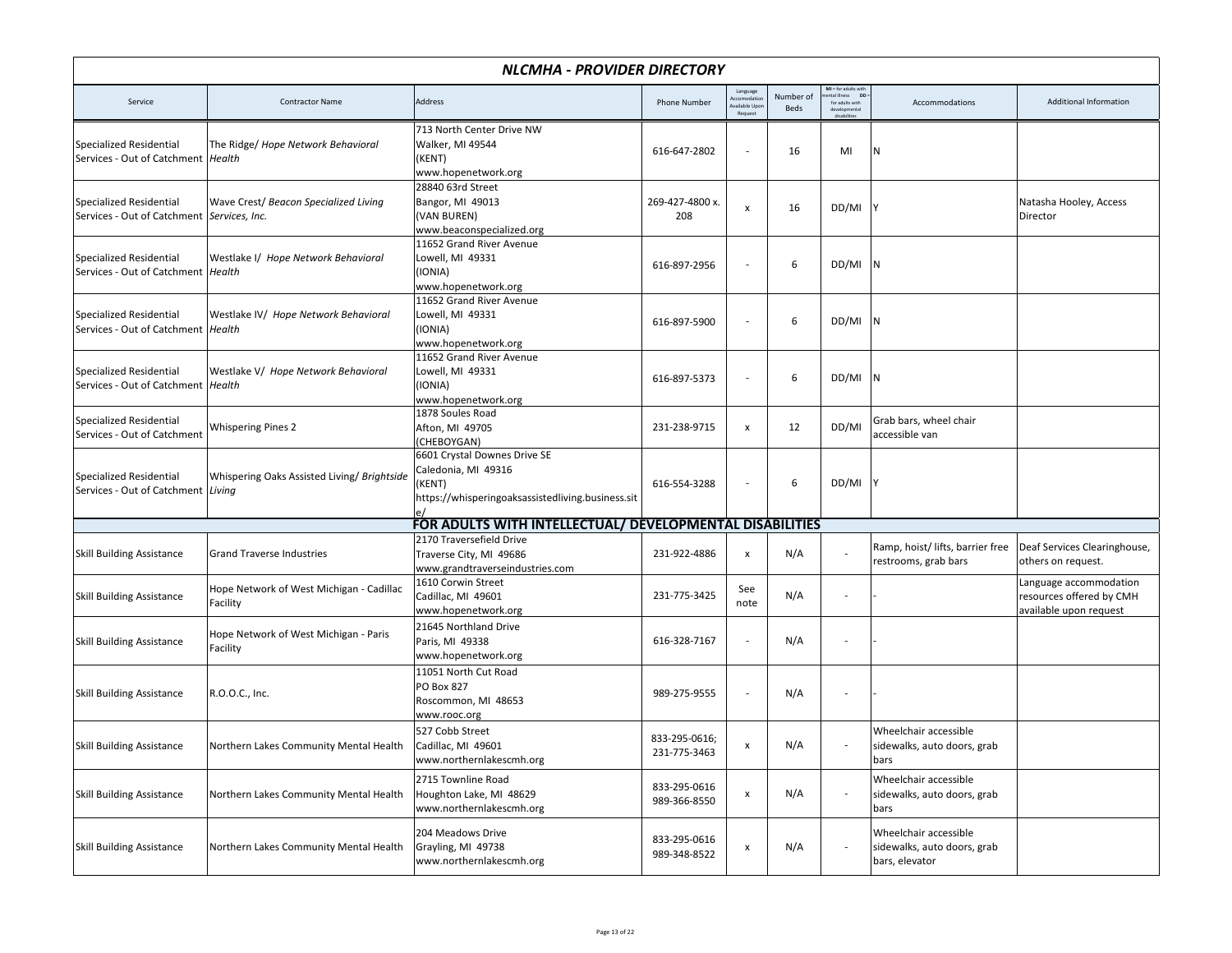|                                                 | NLCMHA - PROVIDER DIRECTORY                              |                                                                           |                               |                                                   |                          |                                                                                                      |                                                                                                      |                                                                              |  |  |
|-------------------------------------------------|----------------------------------------------------------|---------------------------------------------------------------------------|-------------------------------|---------------------------------------------------|--------------------------|------------------------------------------------------------------------------------------------------|------------------------------------------------------------------------------------------------------|------------------------------------------------------------------------------|--|--|
| Service                                         | <b>Contractor Name</b>                                   | Address                                                                   | <b>Phone Number</b>           | Language<br>ccomodatio<br>vailable Upd<br>Request | Number of<br><b>Beds</b> | MI = for adults with<br>nental illness DD =<br>tal illness<br>for adults with<br>deve<br>disabilitie | Accommodations                                                                                       | Additional Information                                                       |  |  |
| <b>Skill Building Assistance</b>                | Northern Lakes Community Mental Health                   | 105 Hall Street<br>Traverse City, MI 49684<br>www.northernlakescmh.org    | 833-295-0616<br>231-922-4850  | X                                                 | N/A                      |                                                                                                      | Wheelchair accessible<br>sidewalks, auto doors, grab<br>bars, elevator, wheelchair<br>accessible van |                                                                              |  |  |
| <b>Skill Building Assistance</b>                | Community Home & Health Services, LLC                    | 655 Chestnut Court<br>Gaylord, MI 49735<br>www.chhs.co                    | 989-732-6374                  | See<br>note                                       | N/A                      |                                                                                                      |                                                                                                      | Language accommodation<br>resources offered by CMH<br>available upon request |  |  |
| Supported Independent<br><b>Living Services</b> | Glen Oaks Apartments/ NLCMH                              | 200 Toepher Road<br>Houghton Lake, MI 48629                               | 989-202-4475                  | See<br>note                                       | 6                        |                                                                                                      | Ramps                                                                                                | List of resources for language<br>accommodation available<br>upon request    |  |  |
| Supported Independent<br><b>Living Services</b> | New Horizons Support Services, LLC                       | 1650 Barlow Street, Suite 8<br>Traverse City, MI 49686                    | 231-929-4200                  | See<br>note                                       |                          |                                                                                                      |                                                                                                      | German and others available<br>upon request                                  |  |  |
| Supported Independent<br><b>Living Services</b> | Traverse Regional Assisted Independent<br>Living (TRAIL) | 935 Barlow<br>Traverse City, MI 49686<br>www.brickways.org                | 231-932-9030                  | $\pmb{\times}$                                    | N/A                      |                                                                                                      |                                                                                                      |                                                                              |  |  |
| <b>Supports Coordination</b>                    | Northern Lakes Community Mental Health                   | 527 Cobb Street<br>Cadillac, MI 49601<br>www.northernlakescmh.org         | 833-295-0616;<br>231-775-3463 | X                                                 | N/A                      | $\overline{\phantom{a}}$                                                                             | Wheelchair accessible<br>sidewalks, auto doors, grab<br>bars                                         |                                                                              |  |  |
| <b>Supports Coordination</b>                    | Northern Lakes Community Mental Health                   | 2715 Townline Road<br>Houghton Lake, MI 48629<br>www.northernlakescmh.org | 833-295-0616<br>989-366-8550  | x                                                 | N/A                      |                                                                                                      | Wheelchair accessible<br>sidewalks, auto doors, grab<br>bars                                         |                                                                              |  |  |
| <b>Supports Coordination</b>                    | Northern Lakes Community Mental Health                   | 204 Meadows Drive<br>Grayling, MI 49738<br>www.northernlakescmh.org       | 833-295-0616<br>989-348-8522  | $\pmb{\mathsf{x}}$                                | N/A                      | $\overline{\phantom{a}}$                                                                             | Wheelchair accessible<br>sidewalks, auto doors, grab<br>bars, elevator                               |                                                                              |  |  |
| <b>Supports Coordination</b>                    | Northern Lakes Community Mental Health                   | 105 Hall Street<br>Traverse City, MI 49684<br>www.northernlakescmh.org    | 833-295-0616<br>231-922-4850  | $\pmb{\times}$                                    | N/A                      |                                                                                                      | Wheelchair accessible<br>sidewalks, auto doors, grab<br>bars, elevator, wheelchair<br>accessible van |                                                                              |  |  |
|                                                 |                                                          | FOR CHILDREN WITH INTELLECTUAL/ DEVELOPMENTAL                             |                               |                                                   |                          |                                                                                                      |                                                                                                      |                                                                              |  |  |
| <b>Skill Building Assistance</b>                | Northern Lakes Community Mental Health                   | 527 Cobb Street<br>Cadillac, MI 49601<br>www.northernlakescmh.org         | 833-295-0616;<br>231-775-3463 | $\pmb{\mathsf{x}}$                                | N/A                      | $\overline{\phantom{a}}$                                                                             | Wheelchair accessible<br>sidewalks, auto doors, grab<br>bars                                         |                                                                              |  |  |
| <b>Skill Building Assistance</b>                | Northern Lakes Community Mental Health                   | 2715 Townline Road<br>Houghton Lake, MI 48629<br>www.northernlakescmh.org | 833-295-0616<br>989-366-8550  | x                                                 | N/A                      |                                                                                                      | Wheelchair accessible<br>sidewalks, auto doors, grab<br>bars                                         |                                                                              |  |  |
| <b>Skill Building Assistance</b>                | Northern Lakes Community Mental Health                   | 204 Meadows Drive<br>Grayling, MI 49738<br>www.northernlakescmh.org       | 833-295-0616<br>989-348-8522  | x                                                 | N/A                      |                                                                                                      | Wheelchair accessible<br>sidewalks, auto doors, grab<br>bars, elevator                               |                                                                              |  |  |
| <b>Skill Building Assistance</b>                | Northern Lakes Community Mental Health                   | 105 Hall Street<br>Traverse City, MI 49684<br>www.northernlakescmh.org    | 833-295-0616<br>231-922-4850  | x                                                 | N/A                      |                                                                                                      | Wheelchair accessible<br>sidewalks, auto doors, grab<br>bars, elevator, wheelchair<br>accessible van |                                                                              |  |  |
| <b>Supports Coordination</b>                    | Northern Lakes Community Mental Health                   | 527 Cobb Street<br>Cadillac, MI 49601<br>www.northernlakescmh.org         | 833-295-0616;<br>231-775-3463 | x                                                 | N/A                      |                                                                                                      | Wheelchair accessible<br>sidewalks, auto doors, grab<br>bars                                         |                                                                              |  |  |
| <b>Supports Coordination</b>                    | Northern Lakes Community Mental Health                   | 2715 Townline Road<br>Houghton Lake, MI 48629<br>www.northernlakescmh.org | 833-295-0616<br>989-366-8550  | x                                                 | N/A                      |                                                                                                      | Wheelchair accessible<br>sidewalks, auto doors, grab<br>bars                                         |                                                                              |  |  |
| <b>Supports Coordination</b>                    | Northern Lakes Community Mental Health                   | 204 Meadows Drive<br>Grayling, MI 49738<br>www.northernlakescmh.org       | 833-295-0616<br>989-348-8522  | x                                                 | N/A                      |                                                                                                      | Wheelchair accessible<br>sidewalks, auto doors, grab<br>bars, elevator                               |                                                                              |  |  |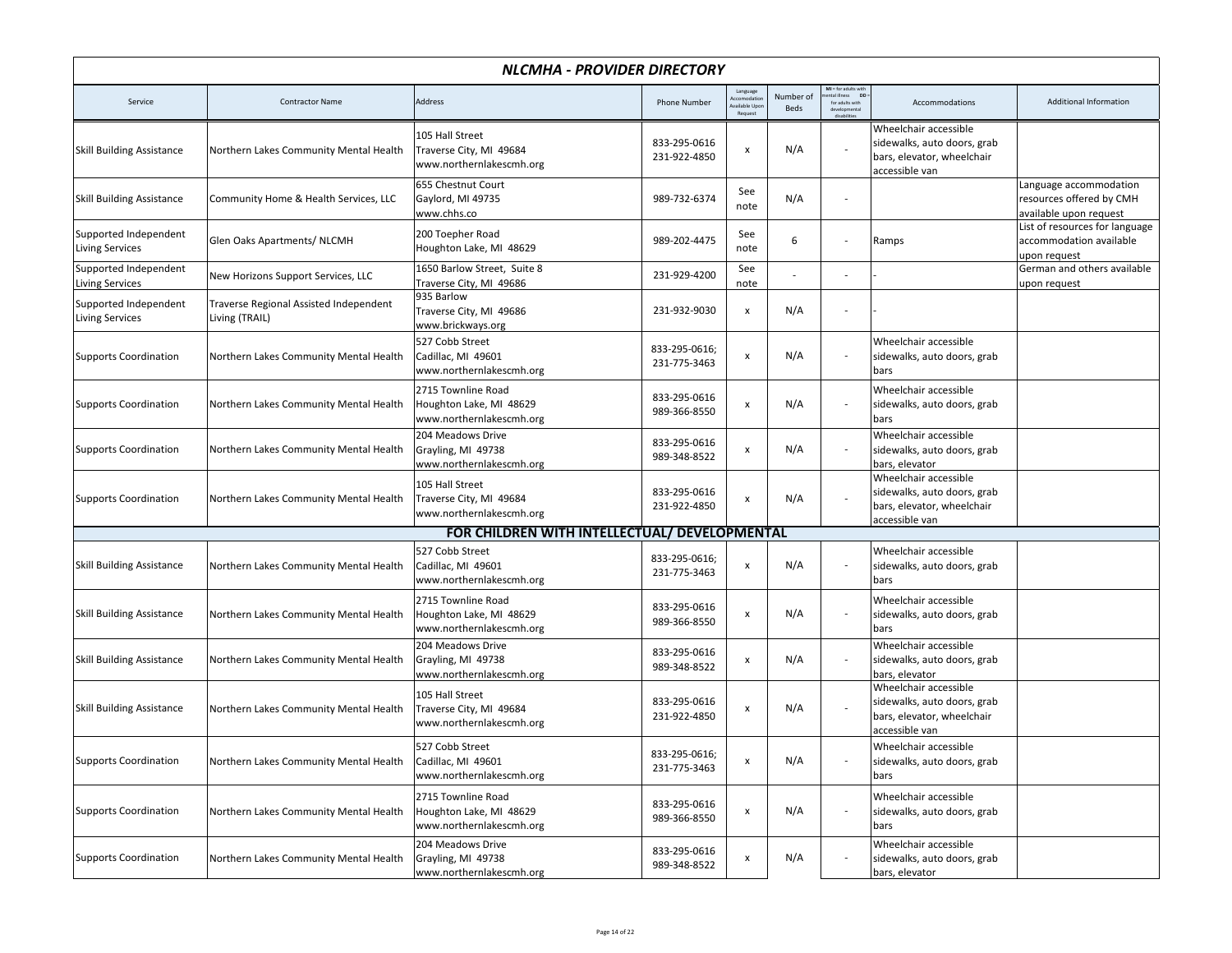| NLCMHA - PROVIDER DIRECTORY                                |                                                      |                                                                                        |                               |                                                  |                   |                                                                                              |                                                                                                                                                 |                                                                              |  |
|------------------------------------------------------------|------------------------------------------------------|----------------------------------------------------------------------------------------|-------------------------------|--------------------------------------------------|-------------------|----------------------------------------------------------------------------------------------|-------------------------------------------------------------------------------------------------------------------------------------------------|------------------------------------------------------------------------------|--|
| Service                                                    | <b>Contractor Name</b>                               | Address                                                                                | <b>Phone Number</b>           | Language<br>ccomodati<br>vailable Upo<br>Request | Number of<br>Beds | $MI = for adults withmental illness DD =ental illness Dfor adults withdevelopmendisabilitie$ | Accommodations                                                                                                                                  | Additional Information                                                       |  |
| <b>Supports Coordination</b>                               | Northern Lakes Community Mental Health               | 105 Hall Street<br>Traverse City, MI 49684<br>www.northernlakescmh.org                 | 833-295-0616<br>231-922-4850  | x                                                | N/A               |                                                                                              | Wheelchair accessible<br>sidewalks, auto doors, grab<br>bars, elevator, wheelchair<br>accessible van                                            |                                                                              |  |
|                                                            |                                                      | <b>FOR ADULTS WITH MENTAL ILLNESS</b>                                                  |                               |                                                  |                   |                                                                                              |                                                                                                                                                 |                                                                              |  |
| Case Management                                            | Northern Lakes Community Mental Health               | 527 Cobb Street<br>Cadillac, MI 49601<br>www.northernlakescmh.org                      | 833-295-0616;<br>231-775-3463 | x                                                | N/A               |                                                                                              | Wheelchair accessible<br>sidewalks, auto doors, grab<br>bars                                                                                    |                                                                              |  |
| Case Management                                            | Northern Lakes Community Mental Health               | 2715 Townline Road<br>Houghton Lake, MI 48629<br>www.northernlakescmh.org              | 833-295-0616<br>989-366-8550  | x                                                | N/A               |                                                                                              | Wheelchair accessible<br>sidewalks, auto doors, grab<br>bars                                                                                    |                                                                              |  |
| Case Management                                            | Northern Lakes Community Mental Health               | 204 Meadows Drive<br>Grayling, MI 49738<br>www.northernlakescmh.org                    | 833-295-0616<br>989-348-8522  | x                                                | N/A               |                                                                                              | Wheelchair accessible<br>sidewalks, auto doors, grab<br>bars, elevator                                                                          |                                                                              |  |
| Case Management                                            | Northern Lakes Community Mental Health               | 105 Hall Street<br>Traverse City, MI 49684<br>www.northernlakescmh.org                 | 833-295-0616<br>231-922-4850  | x                                                | N/A               |                                                                                              | Wheelchair accessible<br>sidewalks, auto doors, grab<br>bars, elevator, wheelchair<br>accessible van                                            |                                                                              |  |
| Psychosocial Rehabilitation   Club Cadillac                |                                                      | 2105 6th Street<br>Cadillac, MI 49601<br>www.clubcadillac.org                          | 231-775-5638                  | $\pmb{\mathsf{x}}$                               | N/A               |                                                                                              | Ramps, barrier free restrooms,<br>grab bars                                                                                                     |                                                                              |  |
| Psychosocial Rehabilitation   Traverse House               |                                                      | 105 Hall Street<br>Traverse City, MI 49684<br>www.northernlakescmh.org                 | 231-922-2060                  | $\pmb{\mathsf{x}}$                               | N/A               |                                                                                              | Ground level barrier free<br>entrance, automatic doors,<br>barrier free restrooms, grab<br>bars, access to NLCMHA<br>wheelchair accessible vans |                                                                              |  |
| Outpatient Therapy -<br>Individual and Group               | Northern Lakes Community Mental Health               | 527 Cobb Street<br>Cadillac, MI 49601<br>www.northernlakescmh.org                      | 833-295-0616;<br>231-775-3463 | $\pmb{\mathsf{x}}$                               | N/A               |                                                                                              | Wheelchair accessible<br>sidewalks, auto doors, grab<br>bars                                                                                    |                                                                              |  |
| Outpatient Therapy -<br><b>Individual and Group</b>        | Northern Lakes Community Mental Health               | 2715 Townline Road<br>Houghton Lake, MI 48629<br>www.northernlakescmh.org              | 833-295-0616<br>989-366-8550  | $\pmb{\mathsf{x}}$                               | N/A               |                                                                                              | Wheelchair accessible<br>sidewalks, auto doors, grab<br>bars                                                                                    |                                                                              |  |
| <b>Outpatient Therapy -</b><br>Individual and Group        | Northern Lakes Community Mental Health               | 204 Meadows Drive<br>Grayling, MI 49738<br>www.northernlakescmh.org                    | 833-295-0616<br>989-348-8522  | x                                                | N/A               |                                                                                              | Wheelchair accessible<br>sidewalks, auto doors, grab<br>bars, elevator                                                                          |                                                                              |  |
| <b>Outpatient Therapy -</b><br><b>Individual and Group</b> | Northern Lakes Community Mental Health               | 105 Hall Street<br>Traverse City, MI 49684<br>www.northernlakescmh.org                 | 833-295-0616<br>231-922-4850  | x                                                | N/A               |                                                                                              | Wheelchair accessible<br>sidewalks, auto doors, grab<br>bars, elevator, wheelchair<br>accessible van                                            |                                                                              |  |
| <b>Vocational Services</b>                                 | <b>Grand Traverse Industries</b>                     | 2170 Traversefield Drive<br>Traverse City, MI 49686<br>www.grandtraverseindustries.com | 231-922-4886                  | x                                                | N/A               |                                                                                              | Ramp, hoist/lifts, barrier free<br>restrooms, grab bars                                                                                         | Deaf Services Clearinghouse,<br>others on request                            |  |
| <b>Vocational Services</b>                                 | Hope Network of West Michigan - Cadillac<br>Facility | 1610 Corwin Street<br>Cadillac, MI 49601<br>www.hopenetwork.org                        | 231-775-3425                  | See<br>note                                      | N/A               |                                                                                              |                                                                                                                                                 | Language accommodation<br>resources offered by CMH<br>available upon request |  |
| <b>Vocational Services</b>                                 | Hope Network of West Michigan - Paris<br>Facility    | 21645 Northland Drive<br>Paris, MI 49338<br>www.hopenetwork.org                        | 616-328-7167                  | $\overline{\phantom{a}}$                         | N/A               |                                                                                              |                                                                                                                                                 |                                                                              |  |
| <b>Vocational Services</b>                                 | Northern Lakes Community Mental Health               | 527 Cobb Street<br>Cadillac, MI 49601<br>www.northernlakescmh.org                      | 833-295-0616;<br>231-775-3463 | $\pmb{\mathsf{x}}$                               | N/A               |                                                                                              | Wheelchair accessible<br>sidewalks, auto doors, grab<br>bars                                                                                    |                                                                              |  |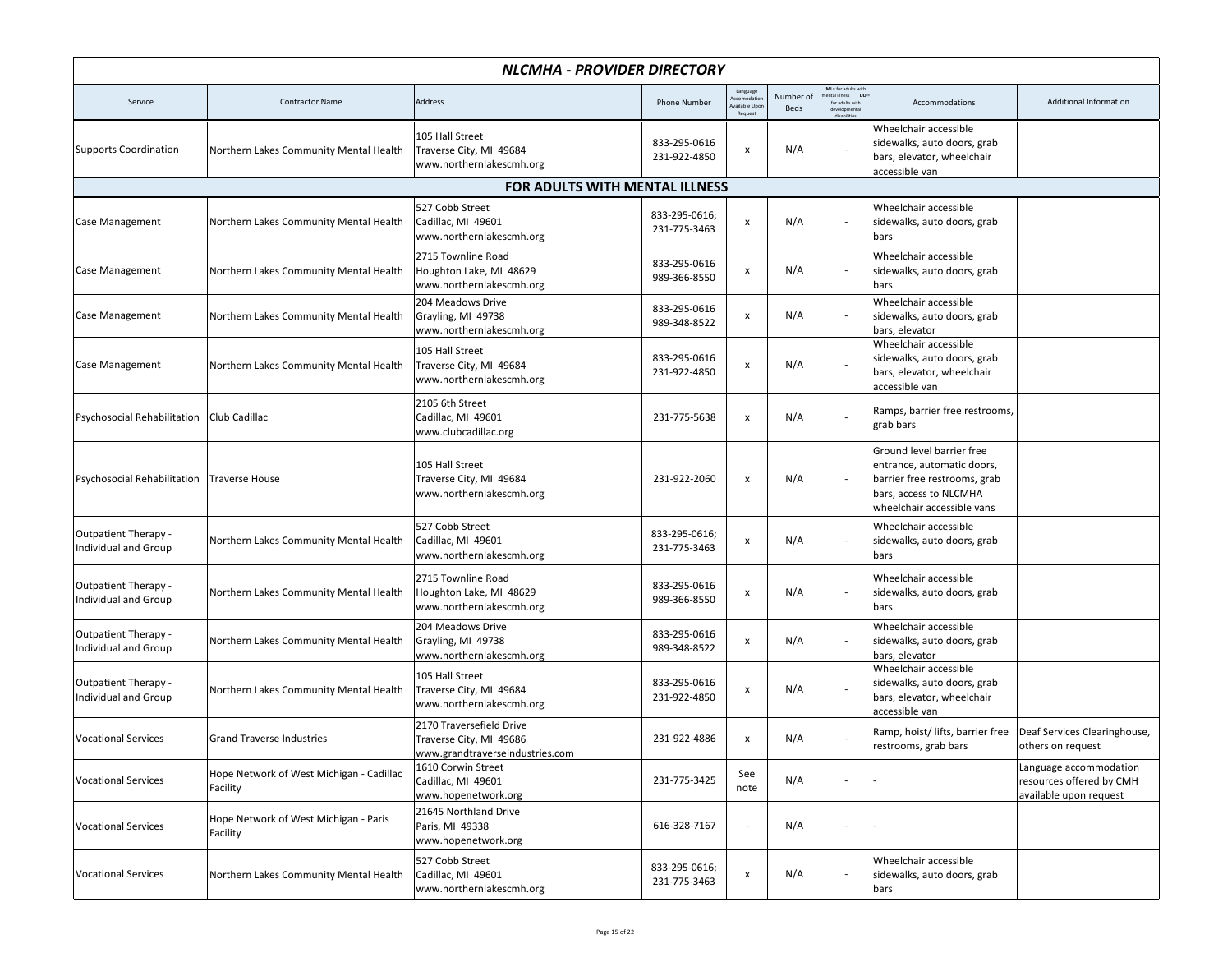| NLCMHA - PROVIDER DIRECTORY                                        |                                        |                                                                                       |                               |                                                           |                   |                                                                  |                                                                                                      |                                                                              |  |
|--------------------------------------------------------------------|----------------------------------------|---------------------------------------------------------------------------------------|-------------------------------|-----------------------------------------------------------|-------------------|------------------------------------------------------------------|------------------------------------------------------------------------------------------------------|------------------------------------------------------------------------------|--|
| Service                                                            | <b>Contractor Name</b>                 | Address                                                                               | <b>Phone Number</b>           | Language<br><b>Accomodation</b><br>ailable Upo<br>Request | Number of<br>Beds | $MI = for adults with$<br>DD:<br>ntal illness<br>for adults with | Accommodations                                                                                       | Additional Information                                                       |  |
| <b>Vocational Services</b>                                         | Northern Lakes Community Mental Health | 2715 Townline Road<br>Houghton Lake, MI 48629<br>www.northernlakescmh.org             | 833-295-0616<br>989-366-8550  | х                                                         | N/A               |                                                                  | Wheelchair accessible<br>sidewalks, auto doors, grab<br>bars                                         |                                                                              |  |
| <b>Vocational Services</b>                                         | Northern Lakes Community Mental Health | 204 Meadows Drive<br>Grayling, MI 49738<br>www.northernlakescmh.org                   | 833-295-0616<br>989-348-8522  | $\pmb{\mathsf{x}}$                                        | N/A               |                                                                  | Wheelchair accessible<br>sidewalks, auto doors, grab<br>bars, elevator                               |                                                                              |  |
| <b>Vocational Services</b>                                         | Northern Lakes Community Mental Health | 105 Hall Street<br>Traverse City, MI 49684<br>www.northernlakescmh.org                | 833-295-0616<br>231-922-4850  | $\pmb{\mathsf{x}}$                                        | N/A               |                                                                  | Wheelchair accessible<br>sidewalks, auto doors, grab<br>bars, elevator, wheelchair<br>accessible van |                                                                              |  |
| <b>Vocational Services</b>                                         | R.O.O.C., Inc.                         | 11051 North Cut Road<br>PO Box 827<br>Roscommon, MI 48653<br>www.rooc.org             | 989-275-9555                  |                                                           | N/A               |                                                                  |                                                                                                      |                                                                              |  |
| <b>Vocational Services</b>                                         | Specialized Personal Recovery Services | 1364 Alexander Drive<br>Traverse City, MI 49696                                       | 231-350-0501                  |                                                           | N/A               |                                                                  | IN.                                                                                                  |                                                                              |  |
| Supported Independent<br><b>Living Services</b>                    | Community Home & Health Services, LLC  | 657 Chestnut Court<br>Gaylord, MI 49735<br>www.chhs.co                                | 989-732-6374                  | See<br>note                                               | N/A               | $\overline{\phantom{a}}$                                         | Language accommodation<br>resources offered by CMH<br>available upon request                         |                                                                              |  |
|                                                                    |                                        | <b>FOR OBRA CONSUMERS</b>                                                             |                               |                                                           |                   |                                                                  |                                                                                                      |                                                                              |  |
| Nursing Home Screening,<br>Assessment, Monitoring<br>and Treatment | <b>Catholic Human Services</b>         | 3210-B Racquet Club Drive<br>Traverse City, MI 49684<br>www.catholichumanservices.org | 231-929-7070                  | See<br>note                                               | N/A               |                                                                  |                                                                                                      | Language accommodation<br>resources offered by CMH<br>available upon request |  |
| Nursing Home Screening,<br>Assessment, Monitoring<br>and Treatment | Northern Lakes Community Mental Health | 527 Cobb Street<br>Cadillac, MI 49601<br>www.northernlakescmh.org                     | 833-295-0616;<br>231-775-3463 | $\pmb{\mathsf{x}}$                                        | N/A               |                                                                  | Wheelchair accessible<br>sidewalks, auto doors, grab<br>bars                                         |                                                                              |  |
| Nursing Home Screening,<br>Assessment, Monitoring<br>and Treatment | Northern Lakes Community Mental Health | 2715 Townline Road<br>Houghton Lake, MI 48629<br>www.northernlakescmh.org             | 833-295-0616<br>989-366-8550  | $\pmb{\mathsf{x}}$                                        | N/A               |                                                                  | Wheelchair accessible<br>sidewalks, auto doors, grab<br>bars                                         |                                                                              |  |
| Nursing Home Screening,<br>Assessment, Monitoring<br>and Treatment | Northern Lakes Community Mental Health | 204 Meadows Drive<br>Grayling, MI 49738<br>www.northernlakescmh.org                   | 833-295-0616<br>989-348-8522  | $\pmb{\mathsf{x}}$                                        | N/A               |                                                                  | Wheelchair accessible<br>sidewalks, auto doors, grab<br>bars, elevator                               |                                                                              |  |
| Nursing Home Screening,<br>Assessment, Monitoring<br>and Treatment | Northern Lakes Community Mental Health | 105 Hall Street<br>Traverse City, MI 49684<br>www.northernlakescmh.org                | 833-295-0616<br>231-922-4850  | $\pmb{\mathsf{x}}$                                        | N/A               |                                                                  | Wheelchair accessible<br>sidewalks, auto doors, grab<br>bars, elevator, wheelchair<br>accessible van |                                                                              |  |
|                                                                    |                                        | FOR CHILDREN WITH SERIOUS EMOTIONAL DISTURBANCE                                       |                               |                                                           |                   |                                                                  |                                                                                                      |                                                                              |  |
| Case Management / Home<br>Based                                    | Northern Lakes Community Mental Health | 527 Cobb Street<br>Cadillac, MI 49601<br>www.northernlakescmh.org                     | 833-295-0616<br>231-775-3463  | $\pmb{\mathsf{x}}$                                        | N/A               |                                                                  | Wheelchair accessible<br>sidewalks, auto doors, grab<br>bars                                         |                                                                              |  |
| Case Management / Home<br>Based                                    | Northern Lakes Community Mental Health | 2715 Townline Road<br>Houghton Lake, MI 48629<br>www.northernlakescmh.org             | 833-295-0616<br>989-366-8550  | $\pmb{\mathsf{x}}$                                        | N/A               |                                                                  | Wheelchair accessible<br>sidewalks, auto doors, grab<br>bars                                         |                                                                              |  |
| Case Management / Home<br>Based                                    | Northern Lakes Community Mental Health | 204 Meadows Drive<br>Grayling, MI 49738<br>www.northernlakescmh.org                   | 833-295-0616<br>989-348-8522  | $\pmb{\mathsf{x}}$                                        | N/A               |                                                                  | Wheelchair accessible<br>sidewalks, auto doors, grab<br>bars, elevator                               |                                                                              |  |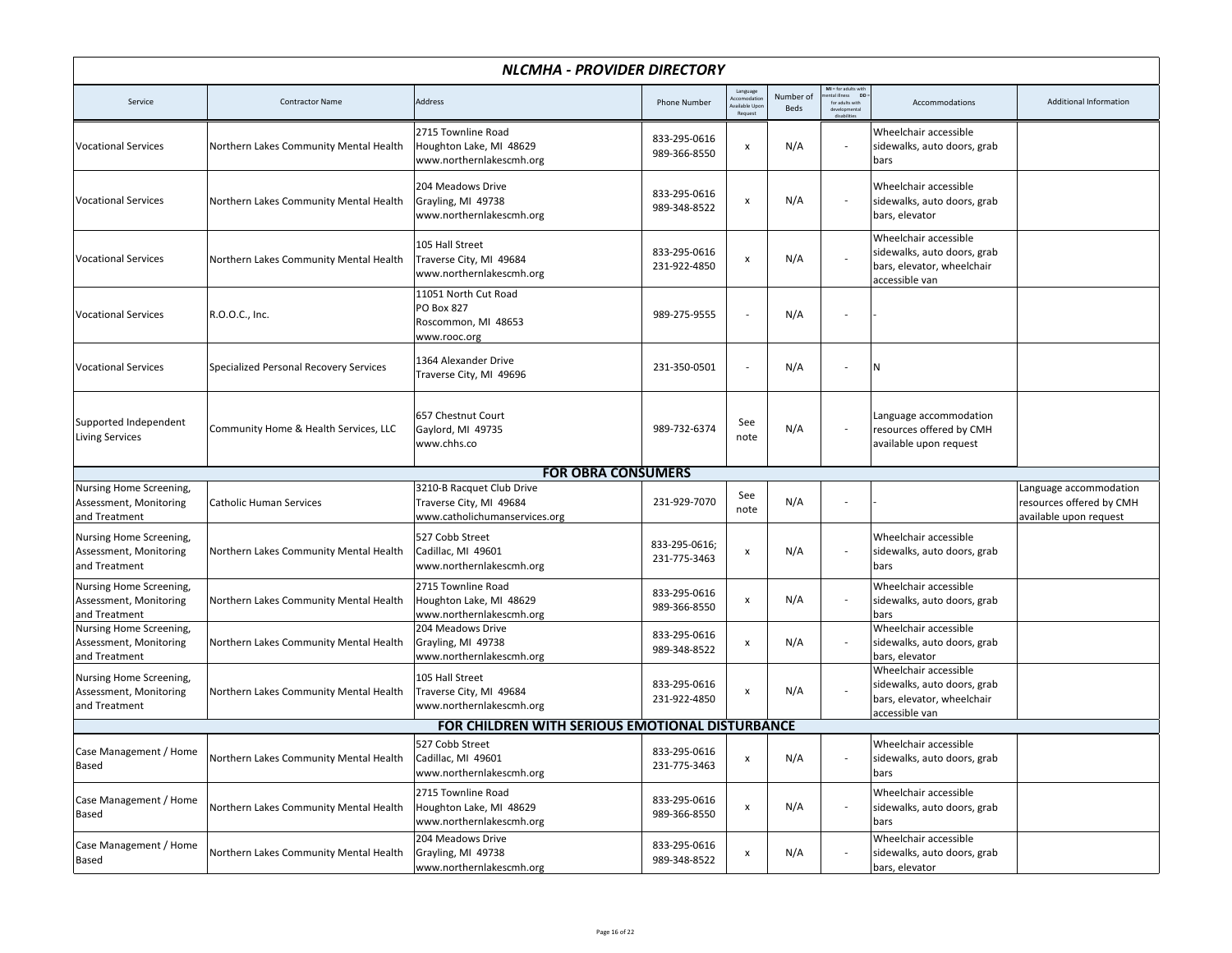| NLCMHA - PROVIDER DIRECTORY                              |                                        |                                                                                         |                              |                                                            |                   |                                                                                        |                                                                                                                                                                  |                        |  |
|----------------------------------------------------------|----------------------------------------|-----------------------------------------------------------------------------------------|------------------------------|------------------------------------------------------------|-------------------|----------------------------------------------------------------------------------------|------------------------------------------------------------------------------------------------------------------------------------------------------------------|------------------------|--|
| Service                                                  | <b>Contractor Name</b>                 | Address                                                                                 | <b>Phone Number</b>          | Language<br><b>Accomodation</b><br>vailable Upo<br>Request | Number of<br>Beds | $MI = for adults with$<br>ntal illness DD =<br>for adults with<br>deve<br>disabilities | Accommodations                                                                                                                                                   | Additional Information |  |
| Case Management / Home<br>Based                          | Northern Lakes Community Mental Health | 105 Hall Street<br>Traverse City, MI 49684<br>www.northernlakescmh.org                  | 833-295-0616<br>231-922-4850 | $\pmb{\mathsf{x}}$                                         | N/A               | $\sim$                                                                                 | Wheelchair accessible<br>sidewalks, auto doors, grab<br>bars, elevator, wheelchair<br>accessible van                                                             |                        |  |
| Inpatient Psychiatric<br><b>Hospital Services</b>        | Forest View Psychiatric Hospital       | 1055 Medical Park Drive SE<br>Grand Rapids, MI 49546-3671<br>www.forestviewhospital.com | 800-949-8349                 |                                                            | N/A               |                                                                                        | Accesssible entrance, route,<br>treatment rooms, restrooms,<br>telephones, drinking<br>fountains, parking, alarms, and<br>reasonable accommodations<br>available |                        |  |
| Inpatient Psychiatric<br><b>Hospital Services</b>        | <b>Healthsource Saginaw</b>            | 3340 Hospital Road<br>Saginaw, MI 48603<br>www.healthsourcesaginaw.org                  | 989-790-7700                 |                                                            | N/A               | $\sim$                                                                                 |                                                                                                                                                                  |                        |  |
| Inpatient Psychiatric<br><b>Hospital Services</b>        | McLaren - Bay Region                   | 190 Columbus Avenue<br>Bay City, MI 48708<br>www.mclaren.org                            | 989-894-3000                 |                                                            | N/A               |                                                                                        | Accesssible entrance, route,<br>treatment rooms, restrooms,<br>telephones, drinking<br>fountains, parking, alarms, and<br>reasonable accommodations<br>available |                        |  |
| <b>Inpatient Psychiatric</b><br><b>Hospital Services</b> | McLaren - Flint                        | 401 South Ballenger Hwy<br>Flint, MI 48532<br>www.mclaren.org                           | 810-342-2000                 |                                                            | N/A               |                                                                                        | Accesssible entrance, route,<br>treatment rooms, restrooms,<br>telephones, drinking<br>fountains, parking, alarms, and<br>reasonable accommodations<br>available |                        |  |
| Inpatient Psychiatric<br><b>Hospital Services</b>        | McLaren - Greater Lansing              | 401 West Greenlawn Avenue<br>Lansing, MI 48910-2819<br>www.mclaren.org                  | 517-975-6000                 |                                                            | N/A               |                                                                                        | Accesssible entrance, route,<br>treatment rooms, restrooms,<br>telephones, drinking<br>fountains, parking, alarms, and<br>reasonable accommodations<br>available |                        |  |
| Inpatient Psychiatric<br><b>Hospital Services</b>        | McLaren - Lapeer                       | 1375 North Main Street<br>Lapeer, MI 48446<br>www.mclaren.org                           | 810-667-5500                 |                                                            | N/A               |                                                                                        | Accesssible entrance, route,<br>treatment rooms, restrooms,<br>telephones, drinking<br>fountains, parking, alarms, and<br>reasonable accommodations<br>available |                        |  |
| Inpatient Psychiatric<br><b>Hospital Services</b>        | McLaren - Macomb                       | 46810 Schoenherr Road<br>Shelby Township, MI 48315<br>www.mclaren.org                   | 586-493-8000                 |                                                            | N/A               |                                                                                        | Accesssible entrance, route,<br>treatment rooms, restrooms,<br>telephones, drinking<br>fountains, parking, alarms, and<br>reasonable accommodations<br>available |                        |  |
| Inpatient Psychiatric<br><b>Hospital Services</b>        | McLaren - Oakland                      | 50 North Perry Street<br>Pontiac, MI 48342<br>www.mclaren.org                           | 248-338-5000                 |                                                            | N/A               | $\overline{\phantom{a}}$                                                               | Accesssible entrance, route,<br>treatment rooms, restrooms,<br>telephones, drinking<br>fountains, parking, alarms, and<br>reasonable accommodations<br>available |                        |  |
| Inpatient Psychiatric<br><b>Hospital Services</b>        | McLaren - Port Huron                   | 1221 Pine Grove Avenue<br>Port Huron, MI 48060<br>www.mclaren.org                       | 810-987-5000                 |                                                            | N/A               |                                                                                        | Accesssible entrance, route,<br>treatment rooms, restrooms,<br>telephones, drinking<br>fountains, parking, alarms, and<br>reasonable accommodations<br>available |                        |  |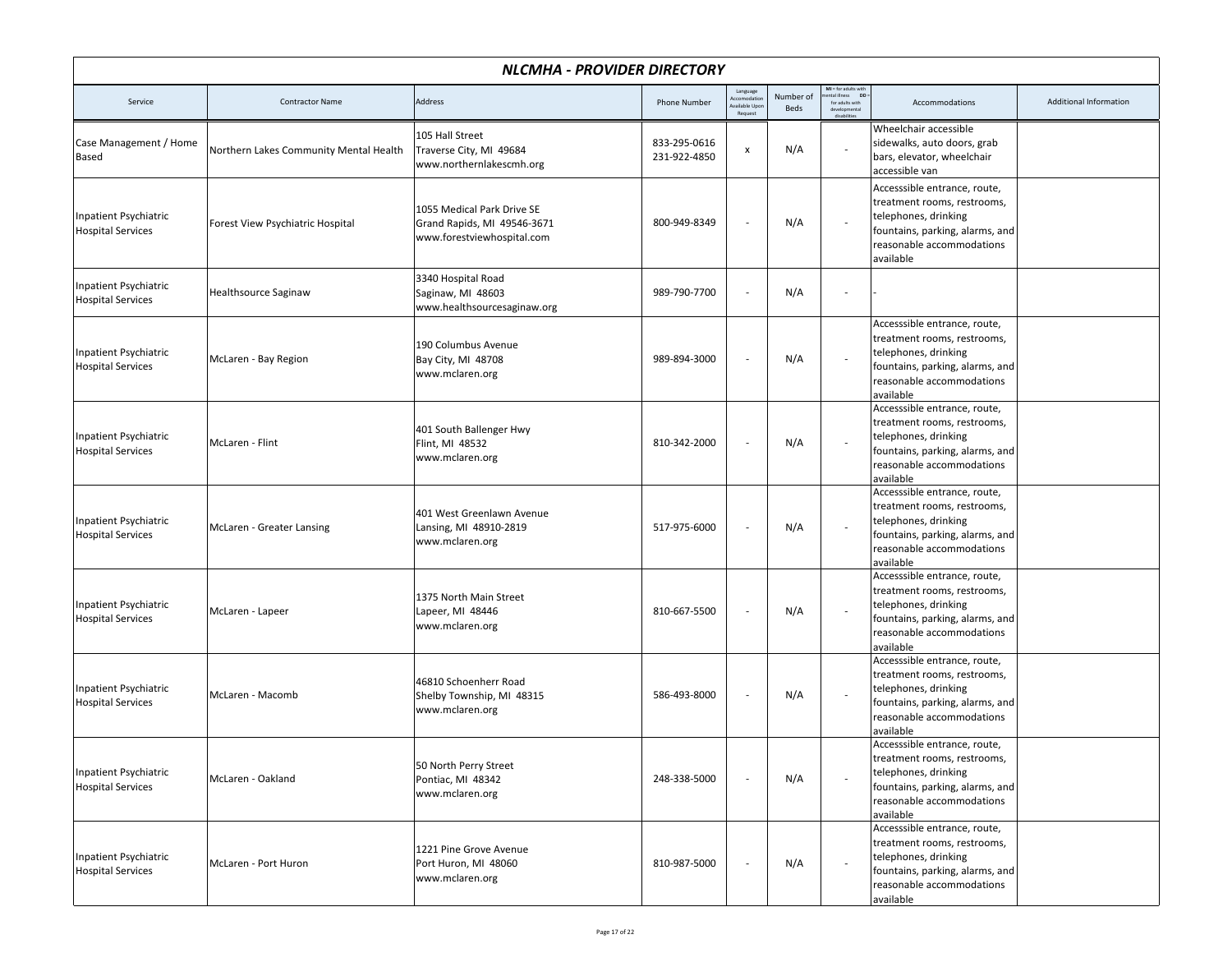|                                                             | NLCMHA - PROVIDER DIRECTORY                             |                                                                             |                               |                                                   |                   |                                                               |                                                                                                      |                        |  |  |
|-------------------------------------------------------------|---------------------------------------------------------|-----------------------------------------------------------------------------|-------------------------------|---------------------------------------------------|-------------------|---------------------------------------------------------------|------------------------------------------------------------------------------------------------------|------------------------|--|--|
| Service                                                     | <b>Contractor Name</b>                                  | Address                                                                     | <b>Phone Number</b>           | Language<br>ccomodatio<br>vailable Upo<br>Request | Number of<br>Beds | MI = for adults with<br>DD:<br>tal illness<br>for adults with | Accommodations                                                                                       | Additional Information |  |  |
| Inpatient Psychiatric<br><b>Hospital Services</b>           | Pine Rest Christian Mental Health Services              | 300 68th Street SE<br>Grand Rapids, MI 49548<br>www.pinerest.org            | 616-281-6393                  | x                                                 |                   |                                                               |                                                                                                      |                        |  |  |
| Outpatient Therapy -<br>Individual, Group & Family          | Northern Lakes Community Mental Health                  | 527 Cobb Street<br>Cadillac, MI 49601<br>www.northernlakescmh.org           | 833-295-0616<br>231-775-3463  | x                                                 | N/A               |                                                               | Wheelchair accessible<br>sidewalks, auto doors, grab<br>bars                                         |                        |  |  |
| Outpatient Therapy -<br>Individual, Group & Family          | Northern Lakes Community Mental Health                  | 2715 Townline Road<br>Houghton Lake, MI 48629<br>www.northernlakescmh.org   | 833-295-0616<br>989-366-8550  | x                                                 | N/A               |                                                               | Wheelchair accessible<br>sidewalks, auto doors, grab<br>bars                                         |                        |  |  |
| Outpatient Therapy -<br>Individual, Group & Family          | Northern Lakes Community Mental Health                  | 204 Meadows Drive<br>Grayling, MI 49738<br>www.northernlakescmh.org         | 833-295-0616<br>989-348-8522  | $\pmb{\mathsf{x}}$                                | N/A               |                                                               | Wheelchair accessible<br>sidewalks, auto doors, grab<br>bars, elevator                               |                        |  |  |
| <b>Outpatient Therapy -</b><br>Individual, Group & Family   | Northern Lakes Community Mental Health                  | 105 Hall Street<br>Traverse City, MI 49684<br>www.northernlakescmh.org      | 833-295-0616<br>231-922-4850  | x                                                 | N/A               |                                                               | Wheelchair accessible<br>sidewalks, auto doors, grab<br>bars, elevator, wheelchair<br>accessible van |                        |  |  |
| Other Services Support &<br>Advocacy                        | Association for Children's Mental Health                | 6017 West Saint Joe Hwy, Suite 200,<br>Lansing, MI 48917<br>www.acmh-mi.org | 888-226-4543                  |                                                   | N/A               |                                                               |                                                                                                      |                        |  |  |
| <b>Psychiatric and Medication</b><br><b>Clinic Services</b> | Northern Lakes Community Mental Health                  | 527 Cobb Street<br>Cadillac, MI 49601<br>www.northernlakescmh.org           | 833-295-0616<br>231-775-3463  | x                                                 | N/A               | $\overline{\phantom{a}}$                                      | Wheelchair accessible<br>sidewalks, auto doors, grab<br>bars                                         |                        |  |  |
| Psychiatric and Medication<br><b>Clinic Services</b>        | Northern Lakes Community Mental Health                  | 2715 Townline Road<br>Houghton Lake, MI 48629<br>www.northernlakescmh.org   | 833-295-0616<br>989-366-8550  | x                                                 | N/A               |                                                               | Wheelchair accessible<br>sidewalks, auto doors, grab<br>bars                                         |                        |  |  |
| <b>Psychiatric and Medication</b><br><b>Clinic Services</b> | Northern Lakes Community Mental Health                  | 204 Meadows Drive<br>Grayling, MI 49738<br>www.northernlakescmh.org         | 833-295-0616<br>989-348-8522  | x                                                 | N/A               |                                                               | Wheelchair accessible<br>sidewalks, auto doors, grab<br>bars, elevator                               |                        |  |  |
| <b>Psychiatric and Medication</b><br><b>Clinic Services</b> | Northern Lakes Community Mental Health                  | 105 Hall Street<br>Traverse City, MI 49684<br>www.northernlakescmh.org      | 833-295-0616<br>231-922-4850  | $\pmb{\mathsf{x}}$                                | N/A               |                                                               | Wheelchair accessible<br>sidewalks, auto doors, grab<br>bars, elevator, wheelchair<br>accessible van |                        |  |  |
| <b>Psychological Services</b>                               | Northern Clinical Diagnostic Associates,<br><b>PLLC</b> | 101 South James Street, Suite 215<br>Ludington, MI 49431                    | 231-845-2900                  | $\overline{\phantom{a}}$                          | N/A               | $\overline{\phantom{a}}$                                      | N/A                                                                                                  |                        |  |  |
| <b>Psychological Services</b>                               | Northern Lakes Community Mental Health                  | 527 Cobb Street<br>Cadillac, MI 49601<br>www.northernlakescmh.org           | 833-295-0616;<br>231-775-3463 | x                                                 | N/A               |                                                               | Wheelchair accessible<br>sidewalks, auto doors, grab<br>bars                                         |                        |  |  |
| <b>Psychological Services</b>                               | Northern Lakes Community Mental Health                  | 2715 Townline Road<br>Houghton Lake, MI 48629<br>www.northernlakescmh.org   | 833-295-0616<br>989-366-8550  | x                                                 | N/A               |                                                               | Wheelchair accessible<br>sidewalks, auto doors, grab<br>bars                                         |                        |  |  |
| <b>Psychological Services</b>                               | Northern Lakes Community Mental Health                  | 204 Meadows Drive<br>Grayling, MI 49738<br>www.northernlakescmh.org         | 833-295-0616<br>989-348-8522  | $\pmb{\mathsf{x}}$                                | N/A               |                                                               | Wheelchair accessible<br>sidewalks, auto doors, grab<br>bars, elevator                               |                        |  |  |
| <b>Psychological Services</b>                               | Northern Lakes Community Mental Health                  | 105 Hall Street<br>Traverse City, MI 49684<br>www.northernlakescmh.org      | 833-295-0616<br>231-922-4850  | x                                                 | N/A               |                                                               | Wheelchair accessible<br>sidewalks, auto doors, grab<br>bars, elevator, wheelchair<br>accessible van |                        |  |  |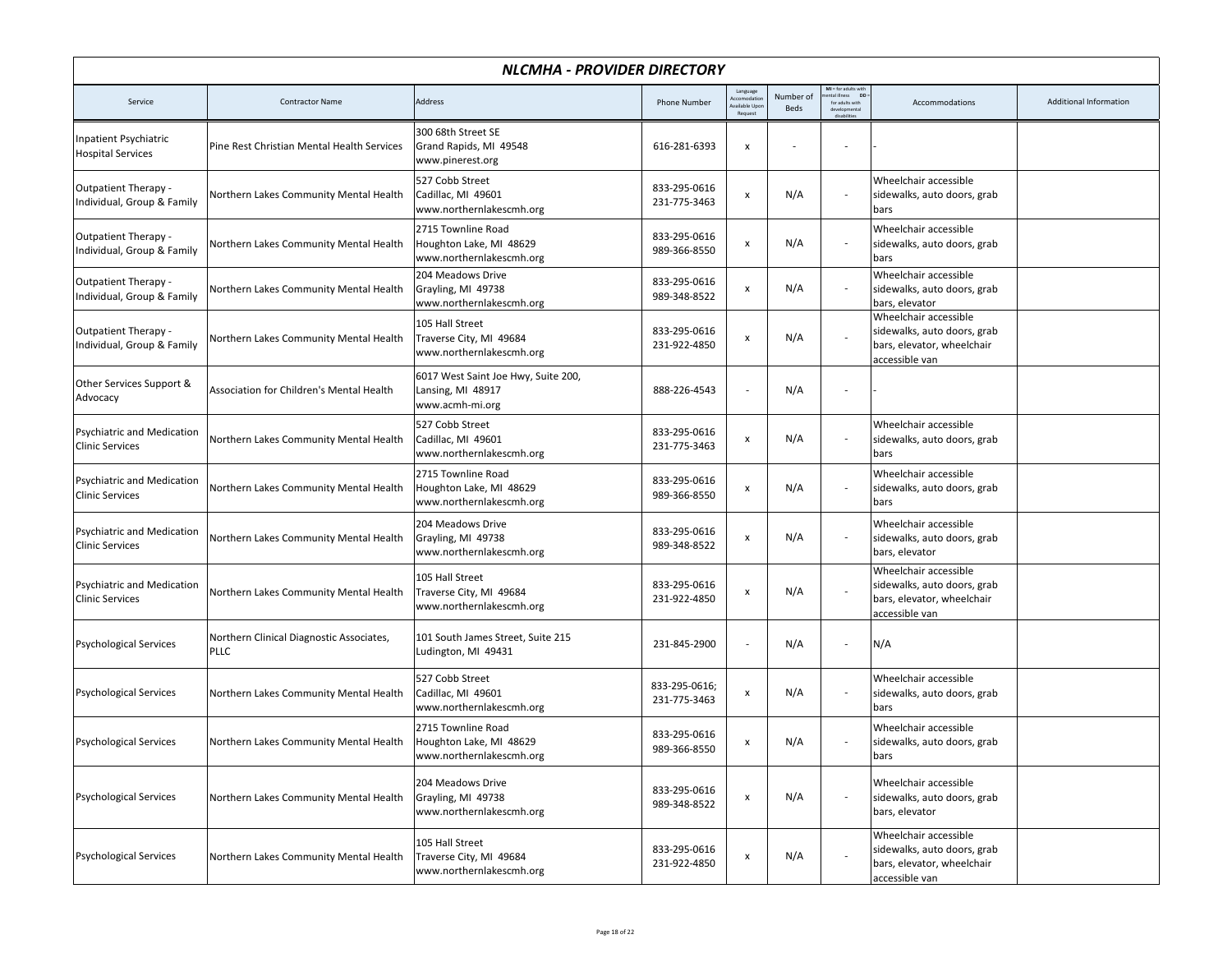| NLCMHA - PROVIDER DIRECTORY         |                                                              |                                                                                       |                               |                                                      |                          |                                                                                              |                                                                                                      |                                                |  |  |
|-------------------------------------|--------------------------------------------------------------|---------------------------------------------------------------------------------------|-------------------------------|------------------------------------------------------|--------------------------|----------------------------------------------------------------------------------------------|------------------------------------------------------------------------------------------------------|------------------------------------------------|--|--|
| Service                             | <b>Contractor Name</b>                                       | Address                                                                               | <b>Phone Number</b>           | Language<br>Accomodation<br>wailable Upor<br>Request | Number of<br><b>Beds</b> | MI = for adults with<br>ental illness DD<br>for adults with<br>developmental<br>diesbilities | Accommodations                                                                                       | <b>Additional Information</b>                  |  |  |
| Specialized Residential<br>Services | Child & Family Services of Northwest<br>Michigan             | 3785 Veterans Drive<br>Traverse City, MI 49684<br>www.cfsnwmi.org                     | 231-946-8975                  | $\sim$                                               | See Note                 | ٠                                                                                            |                                                                                                      | Foster Care: 2 beds<br>Planned Respite: 4 beds |  |  |
| Specialized Residential<br>Services | D.A.R.T. / Hope Network Behavioral Health<br><b>Services</b> | 3333 36th Street SE<br>Kentwood, MI 49512<br>www.hopenetwork.org                      | 616-954-3540                  | $\overline{\phantom{a}}$                             | 20                       | ٠                                                                                            |                                                                                                      | From Age Range 8-17                            |  |  |
| Specialized Residential<br>Services | Listening Ear/ Crisis Center, Inc.                           | 107 East Illinois<br>PO Box 800<br>Mt Pleasant, MI 48804-0800<br>www.listeningear.com | 989-773-6904                  | $\boldsymbol{\mathsf{x}}$                            | N/A                      | ÷.                                                                                           | Ramps, barrier free restrooms, Phone translation service<br>grab bars                                | available                                      |  |  |
| Specialized Residential<br>Services | Open Arms/ Listening Ear Crisis Center                       | 497 Old M-37<br>Mesick, MI 49668<br>www.listeningear.com                              | 231-389-2273                  | $\sim$                                               | $\overline{4}$           | $\sim$                                                                                       | Barrier free restrooms, grab<br>bars, handicap accessible roll<br>in shower                          | <b>Children's Foster Center</b>                |  |  |
| Specialized Residential<br>Services | Pine Rest Christian Mental Health Services                   | 300 68th Street SE<br>PO Box 165<br>Grand Rapids, MI 49501-0165<br>www.pinerest.org   | 616-281-6393                  | $\boldsymbol{\mathsf{x}}$                            |                          | ٠                                                                                            |                                                                                                      |                                                |  |  |
| <b>Rehabilitation Services</b>      | Northern Lakes Community Mental Health                       | 527 Cobb Street<br>Cadillac, MI 49601<br>www.northernlakescmh.org                     | 833-295-0616:<br>231-775-3463 | $\boldsymbol{\mathsf{x}}$                            | N/A                      |                                                                                              | Wheelchair accessible<br>sidewalks, auto doors, grab<br>bars                                         |                                                |  |  |
| <b>Rehabilitation Services</b>      | Northern Lakes Community Mental Health                       | 2715 Townline Road<br>Houghton Lake, MI 48629<br>www.northernlakescmh.org             | 833-295-0616<br>989-366-8550  | X                                                    | N/A                      | $\sim$                                                                                       | Wheelchair accessible<br>sidewalks, auto doors, grab<br>bars                                         |                                                |  |  |
| <b>Rehabilitation Services</b>      | Northern Lakes Community Mental Health                       | 204 Meadows Drive<br>Grayling, MI 49738<br>www.northernlakescmh.org                   | 833-295-0616<br>989-348-8522  | $\boldsymbol{\mathsf{x}}$                            | N/A                      |                                                                                              | Wheelchair accessible<br>sidewalks, auto doors, grab<br>bars, elevator                               |                                                |  |  |
| <b>Rehabilitation Services</b>      | Northern Lakes Community Mental Health                       | 105 Hall Street<br>Traverse City, MI 49684<br>www.northernlakescmh.org                | 833-295-0616<br>231-922-4850  | $\pmb{\times}$                                       | N/A                      |                                                                                              | Wheelchair accessible<br>sidewalks, auto doors, grab<br>bars, elevator, wheelchair<br>accessible van |                                                |  |  |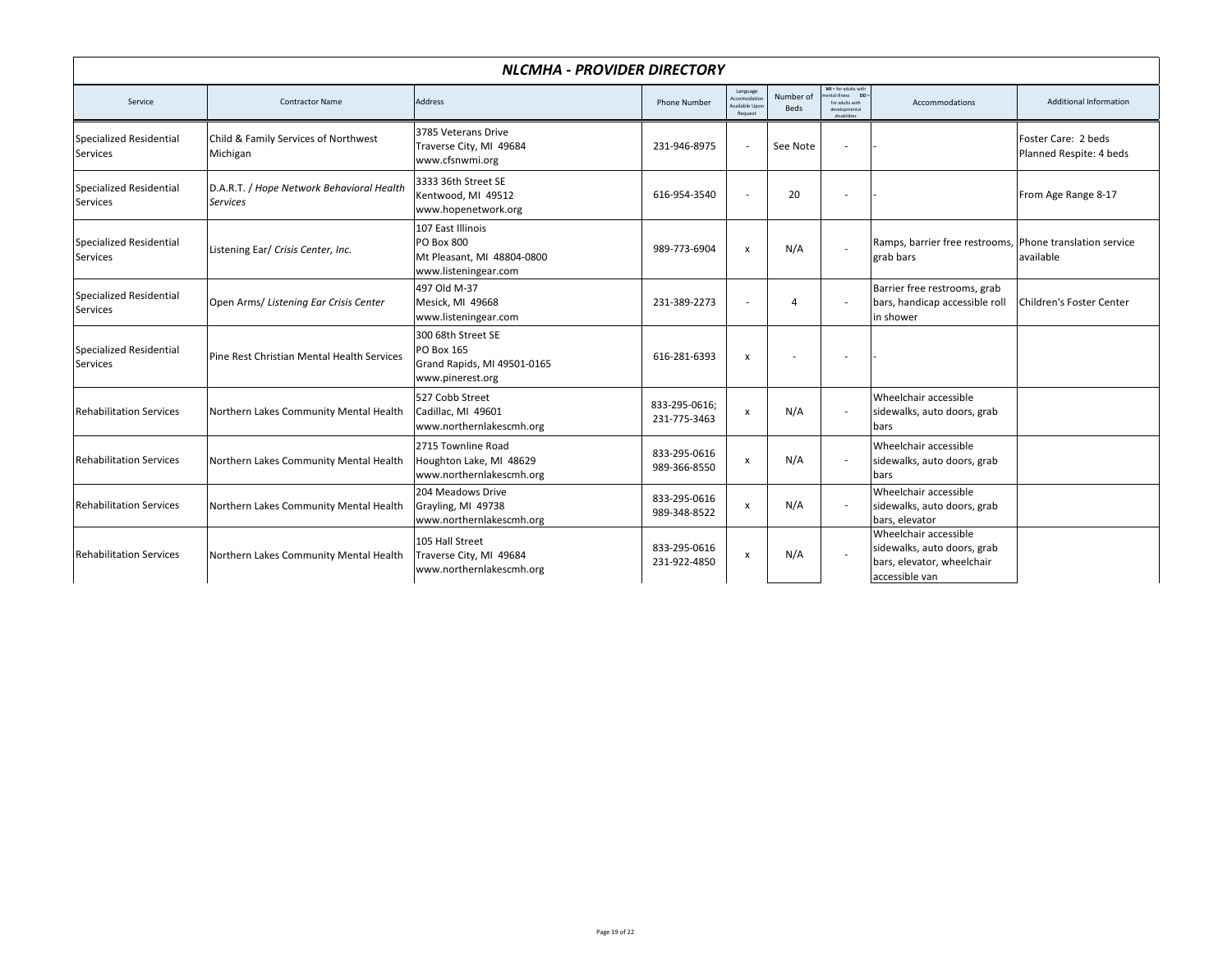|                            | NLCMHA - PROVIDER DIRECTORY       |                                                                                       |                     |                                                       |                   |                                                                                               |                                                                                                             |                        |  |  |
|----------------------------|-----------------------------------|---------------------------------------------------------------------------------------|---------------------|-------------------------------------------------------|-------------------|-----------------------------------------------------------------------------------------------|-------------------------------------------------------------------------------------------------------------|------------------------|--|--|
| Service                    | <b>Contractor Name</b>            | Address                                                                               | <b>Phone Number</b> | Language<br>Accomodation<br>Available Upon<br>Request | Number of<br>Beds | MI = for adults with<br>ental illness DD<br>for adults with<br>developmental<br>disabilities. | Accommodations                                                                                              | Additional Information |  |  |
|                            | <b>CHILDREN'S AUTISM SERVICES</b> |                                                                                       |                     |                                                       |                   |                                                                                               |                                                                                                             |                        |  |  |
| Children's Autism Services | Acorn Health                      | 1363 Douglas Drive, Suite 104<br>Traverse City, MI 49696<br>www.acornhealth.com       | 231-668-4909        |                                                       | N/A               | $\sim$                                                                                        | Ramp, barrier free restrooms,<br>grab bars, handicap parking,<br>accessible waiting room                    |                        |  |  |
| Children's Autism Services | <b>Acorn Health</b>               | 932 North Mitchell Street<br>Cadillac, MI 49601<br>www.acornhealth.com                | 844-244-1818        |                                                       | N/A               | $\overline{\phantom{a}}$                                                                      | Ramp, barrier free restrooms,<br>grab bars, handicap parking,<br>accessible waiting room                    |                        |  |  |
| Children's Autism Services | Children's Therapy Corner         | 1810 Chartwell Drive<br>Traverse City, MI 49696<br>www.childrenstherapycorner.com     | 231-929-2354        |                                                       | N/A               | $\sim$                                                                                        | Accessible entrance, route,<br>restrooms, telephones,<br>parking and reasonable<br>accommodations available |                        |  |  |
| Children's Autism Services | <b>North Arrow ABA</b>            | 10781 East Cherry Bend Road<br>Traverse City, MI 49684<br>www.northarrowaba.com       | 231-268-0007        |                                                       | N/A               | $\overline{\phantom{a}}$                                                                      | Ground level entry,<br>easements, barrier free<br>restrooms, handicap parking                               |                        |  |  |
| Children's Autism Services | <b>RISE Center for Autism</b>     | 1070 West Houghton Lake Drive<br>Prudenville, MI 48651<br>www.risecenterforautism.com | 989-422-0279        |                                                       | N/A               |                                                                                               | Barrier free restrooms, grab<br>bars                                                                        |                        |  |  |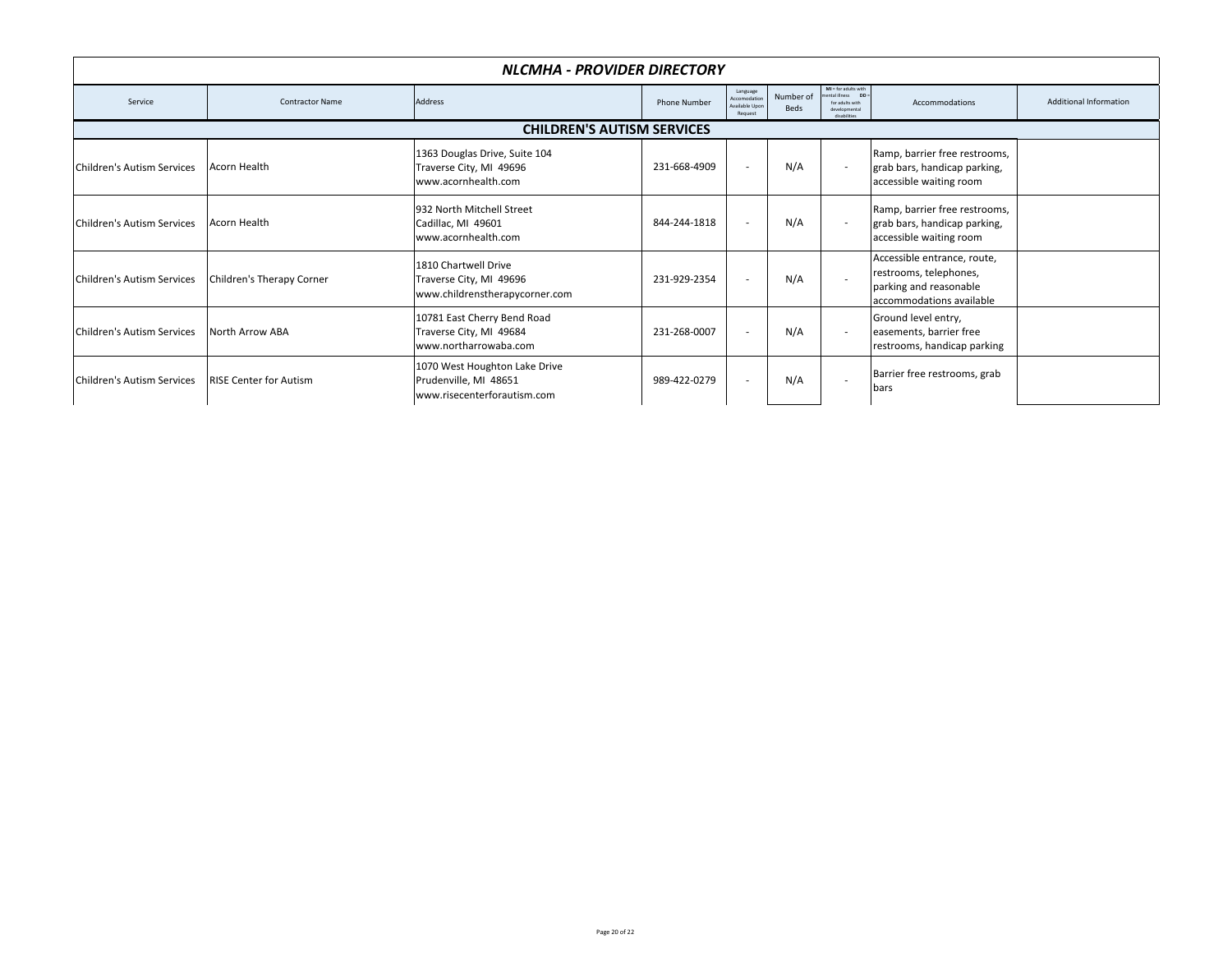| NLCMHA - PROVIDER DIRECTORY    |                                  |                                            |                     |                                                       |                   |                                                                                                  |                |                        |  |  |
|--------------------------------|----------------------------------|--------------------------------------------|---------------------|-------------------------------------------------------|-------------------|--------------------------------------------------------------------------------------------------|----------------|------------------------|--|--|
| Service                        | <b>Contractor Name</b>           | Address                                    | <b>Phone Number</b> | Language<br>Accomodation<br>Available Upon<br>Request | Number of<br>Beds | $MI = for adults with$<br>nental illness DD:<br>for adults with<br>developmental<br>disabilities | Accommodations | Additional Information |  |  |
| <b>TRANSPORTATION SERVICES</b> |                                  |                                            |                     |                                                       |                   |                                                                                                  |                |                        |  |  |
| <b>Transportation Services</b> | <b>BATA</b>                      | 115 Hall Street<br>Traverse City, MI 49684 | 231-941-2324        |                                                       |                   |                                                                                                  |                |                        |  |  |
| <b>Transportation Services</b> | J Cole Enterprises               | vjcole1@live.com                           | 231-360-1339        |                                                       |                   |                                                                                                  |                |                        |  |  |
| <b>Transportation Services</b> | MI Life Transport, LLC           | milifeinfo@milifetransport.com             | 231-577-2082        |                                                       |                   |                                                                                                  |                |                        |  |  |
| <b>Transportation Services</b> | Soul Purpose Transportation, LLC | info@soulpurposehc.com                     | 231-943-1444        |                                                       |                   |                                                                                                  |                |                        |  |  |